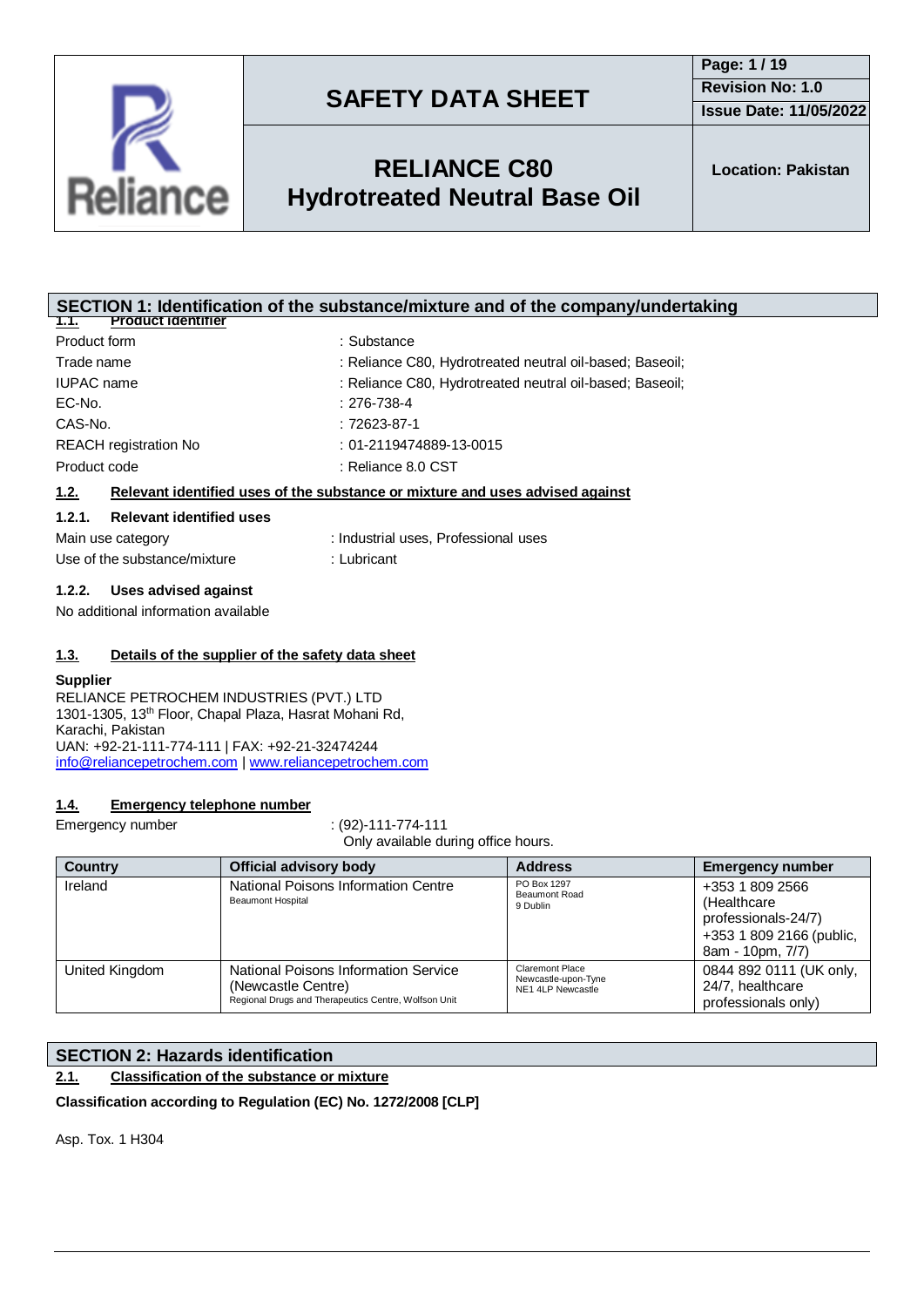

### **RELIANCE C80 Hydrotreated Neutral Base Oil**

**Location: Pakistan**

### **2.2. Label elements**

**Labelling according to Regulation (EC) No. 1272/2008 [CLP]**

Hazard pictograms (CLP) :



Signal word<br>
Hazard statements (CLP) (CLP) : H304 - I

Hazard statements (CLP) : H304 - May be fatal if swallowed and enters airways.<br>Precautionary statements (CLP) : P301+P310 - IF SWALLOWED: Immediately call a P : P301+P310 - IF SWALLOWED: Immediately call a POISON CENTER, a doctor. P331 - Do NOT induce vomiting.

### **2.3. Other hazards**

Other hazards **in the product of PET and vPvB** assessment. The product does not meet the PBT and vPvB classification criteria.

| <b>Component</b>                                                               |                                                                                           |  |  |
|--------------------------------------------------------------------------------|-------------------------------------------------------------------------------------------|--|--|
| Lubricating oils (petroleum), C80,<br>hydrotreated neutral oil-based; Baseoil- | This substance/mixture does not meet the PBT criteria of REACH regulation,<br>annex XIII  |  |  |
| unspecified (72623-87-1)                                                       | This substance/mixture does not meet the vPvB criteria of REACH regulation,<br>annex XIII |  |  |

The mixture does not contain substance(s) included in the list established in accordance with Article 59(1) of REACH for having endocrine disrupting properties, or is not identified as having endocrine disrupting properties in accordance with the criteria set out in Commission Delegated Regulation (EU) 2017/2100 or Commission Regulation (EU) 2018/605

| <b>SECTION 3: Composition/information on ingredients</b> |                   |                                                                                                                                                                                                                                                                                                                                                                                                                                                                                                                                                 |  |
|----------------------------------------------------------|-------------------|-------------------------------------------------------------------------------------------------------------------------------------------------------------------------------------------------------------------------------------------------------------------------------------------------------------------------------------------------------------------------------------------------------------------------------------------------------------------------------------------------------------------------------------------------|--|
| 3.1.                                                     | <b>Substances</b> |                                                                                                                                                                                                                                                                                                                                                                                                                                                                                                                                                 |  |
| Comments                                                 |                   | : Note L: The harmonised classification as a carcinogen applies unless it can be<br>shown that the substance contains less than 3 % of dimethyl sulphoxide extract as<br>measured by IP 346 ("Determination of polycyclic aromatics in unused lubricating<br>base oils and asphaltene free petroleum fractions - Dimethyl sulphoxide extraction<br>refractive index method" Institute of Petroleum, London), in which case a<br>classification in accordance with Title II of this Regulation shall be performed also for<br>that hazard class. |  |
|                                                          | Substance name    | : Lubricating oils (petroleum), C80, hydrotreated neutral oil-based; Baseoil—<br>unspecified                                                                                                                                                                                                                                                                                                                                                                                                                                                    |  |
| CAS-No.                                                  |                   | $: 72623 - 87 - 1$                                                                                                                                                                                                                                                                                                                                                                                                                                                                                                                              |  |
| EC-No.                                                   |                   | $: 276 - 738 - 4$                                                                                                                                                                                                                                                                                                                                                                                                                                                                                                                               |  |

| Substance name                                                                             | <b>Product identifier</b>                                                                                 | $\frac{0}{0}$ | <b>Classification according</b><br>to Regulation (EC) No.<br>1272/2008 [CLP] |
|--------------------------------------------------------------------------------------------|-----------------------------------------------------------------------------------------------------------|---------------|------------------------------------------------------------------------------|
| Lubricating oils (petroleum), C80, hydrotreated neutral oil-<br>based; Baseoil-unspecified | (CAS-No.) 72623-87-1<br>(EC-No.) 276-738-4<br>(EC Index) 649-483-00-5<br>(REACH-no) 01-2119474889-13-0015 | 100           | Asp. Tox. 1, H304                                                            |

Full text of H- and EUH-statements: see section 16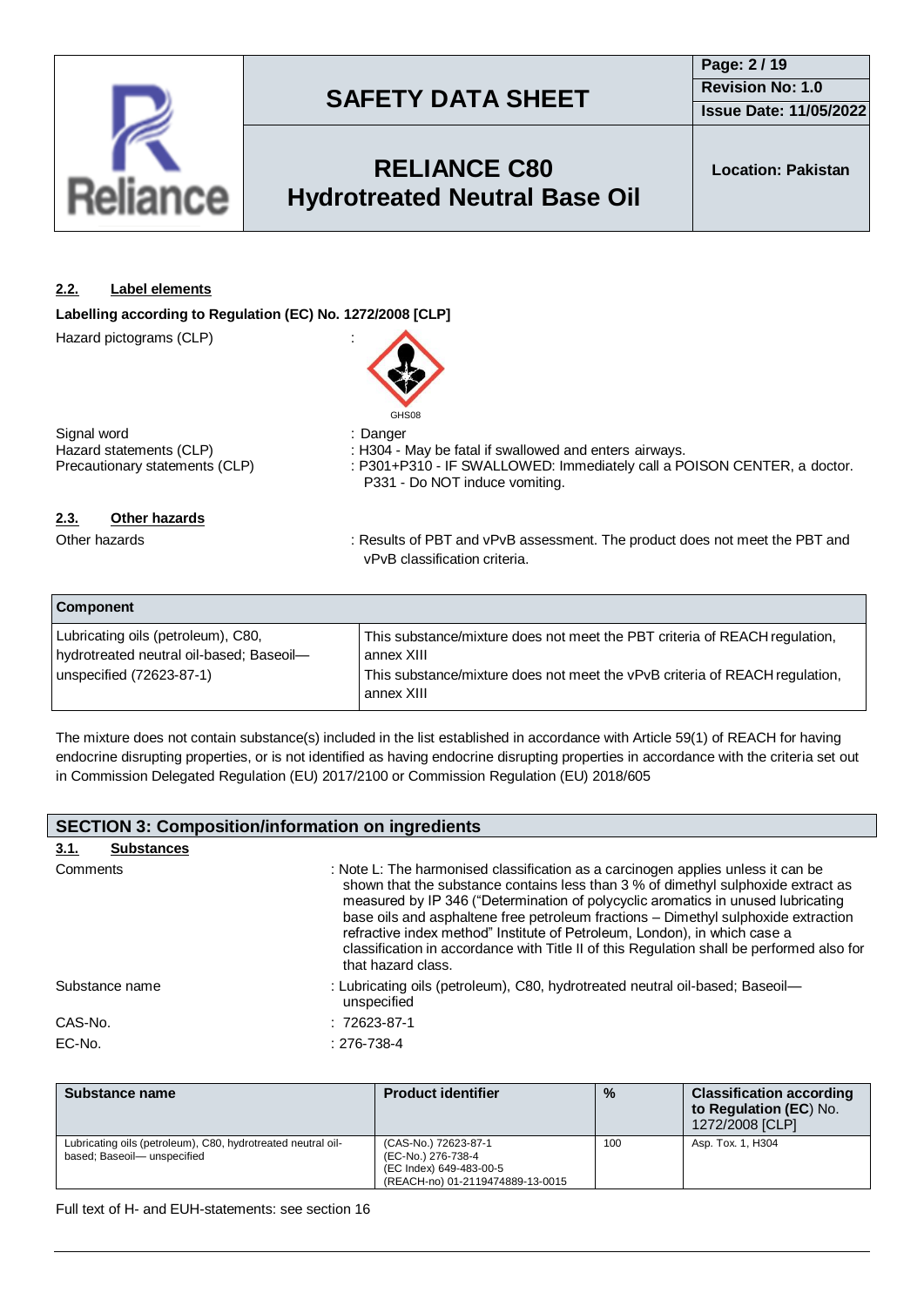

**Issue Date: 11/05/2022**

# **RELIANCE C80 Hydrotreated Neutral Base Oil**

#### **3.2. Mixtures**

Not applicable

| <b>SECTION 4: First aid measures</b>                                       |                                                                                                                                                                                                                                                                                                                                        |  |  |
|----------------------------------------------------------------------------|----------------------------------------------------------------------------------------------------------------------------------------------------------------------------------------------------------------------------------------------------------------------------------------------------------------------------------------|--|--|
| Description of first aid measures<br>4.1.                                  |                                                                                                                                                                                                                                                                                                                                        |  |  |
| Additional advice                                                          | : First aider: Pay attention to self-protection!. Concerning personal protective<br>equipment to use, see section 8. Never give anything by mouth to an unconscious<br>person. In case of doubt or persistent symptoms, consult always a physician. Show<br>this safety data sheet to the doctor in attendance. Treat symptomatically. |  |  |
| Inhalation                                                                 | : Remove casualty to fresh air and keep warm and at rest. In case of doubt or<br>persistent symptoms, consult always a physician.                                                                                                                                                                                                      |  |  |
| Skin contact                                                               | : Remove contaminated clothing and shoes. Gently wash with plenty of soap and<br>water. In case of doubt or persistent symptoms, consult always a physician.                                                                                                                                                                           |  |  |
| Eyes contact                                                               | : Rinse immediately carefully and thoroughly with eye-bath or water. Remove contact<br>lenses, if present and easy to do. Continue rinsing. In case of doubt or persistent<br>symptoms, consult always a physician.                                                                                                                    |  |  |
| Ingestion                                                                  | : Rinse mouth thoroughly with water. Do NOT induce vomiting. Get immediate<br>medical advice/attention.                                                                                                                                                                                                                                |  |  |
| Most important symptoms and effects, both acute and delayed<br><u>4.2.</u> |                                                                                                                                                                                                                                                                                                                                        |  |  |
| Inhalation                                                                 | : Inhalation is unlikely except at elevated temperature and/or pressure. The following<br>symptoms may occur: Irritating to the respiratory system, may cause throat pain and<br>cough.                                                                                                                                                |  |  |
| Skin contact                                                               | : The following symptoms may occur: Prolonged or repeated contact may cause skin<br>to become dry. Prolonged or repeated contact with the skin may cause dermatitis.                                                                                                                                                                   |  |  |
| Eyes contact                                                               | : The following symptoms may occur: May cause slight irritation.                                                                                                                                                                                                                                                                       |  |  |
| Ingestion                                                                  | : May be fatal if swallowed and enters airways. The following symptoms may occur:<br>Pulmonary oedema. Nausea. Diarrhoea.                                                                                                                                                                                                              |  |  |

#### **4.3. Indication of any immediate medical attention and special treatment needed**

No additional information available

| <b>SECTION 5: Firefighting measures</b>                       |                                                                                                                                                                                       |  |  |
|---------------------------------------------------------------|---------------------------------------------------------------------------------------------------------------------------------------------------------------------------------------|--|--|
| <b>Extinguishing media</b><br>5.1.                            |                                                                                                                                                                                       |  |  |
| Suitable extinguishing media                                  | : carbon dioxide (CO2), powder, alcohol-resistant foam, water spray.                                                                                                                  |  |  |
| Unsuitable extinguishing media                                | : Strong water jet.                                                                                                                                                                   |  |  |
| 5.2.<br>Special hazards arising from the substance or mixture |                                                                                                                                                                                       |  |  |
| Specific hazards                                              | : Not flammable. Heating will cause a rise in pressure with a risk of bursting.                                                                                                       |  |  |
| Hazardous decomposition products in<br>case of fire           | : Carbon oxides (CO, CO2). inorganic compounds. Organic compounds. Nitrogen<br>oxides (NOx).                                                                                          |  |  |
| <b>Advice for firefighters</b><br>5.3.                        |                                                                                                                                                                                       |  |  |
| Firefighting instructions                                     | : Evacuate area. Use water spray or fog for cooling exposed containers. Contain the<br>extinguishing fluids by bunding. Prevent fire fighting water from entering the<br>environment. |  |  |
| Protection during firefighting                                | : Do not attempt to take action without suitable protective equipment. Self-contained<br>breathing apparatus.                                                                         |  |  |
| Other information                                             | : Do not allow run-off from fire-fighting to enter drains or water courses. Dispose of<br>waste in accordance with environmental legislation.                                         |  |  |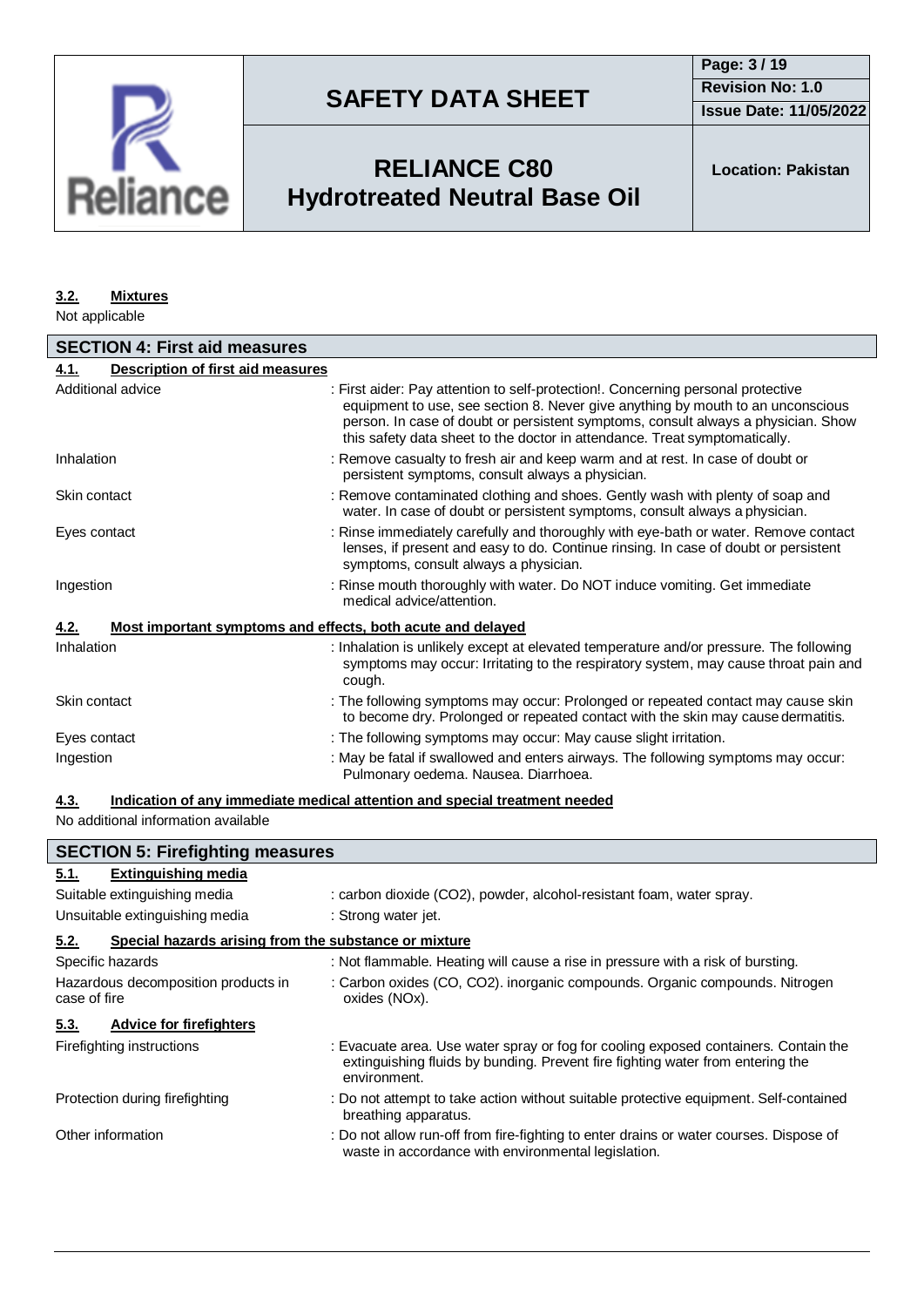

**Issue Date: 11/05/2022**

# **RELIANCE C80 Hydrotreated Neutral Base Oil**

**Location: Pakistan**

|                                                                                                                                 | <b>SECTION 6: Accidental release measures</b>                       |                                                                                                                                                                                                                                                                                                                                                                                                                                                                             |  |
|---------------------------------------------------------------------------------------------------------------------------------|---------------------------------------------------------------------|-----------------------------------------------------------------------------------------------------------------------------------------------------------------------------------------------------------------------------------------------------------------------------------------------------------------------------------------------------------------------------------------------------------------------------------------------------------------------------|--|
| <u>6.1.</u>                                                                                                                     | Personal precautions, protective equipment and emergency procedures |                                                                                                                                                                                                                                                                                                                                                                                                                                                                             |  |
| 6.1.1.                                                                                                                          | For non-emergency personnel                                         |                                                                                                                                                                                                                                                                                                                                                                                                                                                                             |  |
|                                                                                                                                 | For non-emergency personnel                                         | : Evacuate unnecessary personnel. Keep upwind. Provide adequate ventilation. Wear<br>recommended personal protective equipment. Concerning personal protective<br>equipment to use, see section 8. Do not breathe vapours. Avoid contact with skin,<br>eyes and clothing.                                                                                                                                                                                                   |  |
| 6.1.2.                                                                                                                          | For emergency responders                                            |                                                                                                                                                                                                                                                                                                                                                                                                                                                                             |  |
|                                                                                                                                 | For emergency responders                                            | : Ensure procedures and training for emergency decontamination and disposal are in<br>place. Concerning personal protective equipment to use, see section 8.                                                                                                                                                                                                                                                                                                                |  |
| 6.2.                                                                                                                            | <b>Environmental precautions</b>                                    |                                                                                                                                                                                                                                                                                                                                                                                                                                                                             |  |
| Do not allow to enter into surface water or drains. Notify authorities if product enters sewers or public waters.               |                                                                     |                                                                                                                                                                                                                                                                                                                                                                                                                                                                             |  |
| 6.3.                                                                                                                            | Methods and material for containment and cleaning up                |                                                                                                                                                                                                                                                                                                                                                                                                                                                                             |  |
|                                                                                                                                 | Methods for cleaning up                                             | : Stop leak if safe to do so. Dam up the liquid spill. Small quantities of liquid spill: take<br>up in non-combustible absorbent material and shovel into container for disposal.<br>Recover large spills by pumping (use an explosion proof or hand pump). Place in a<br>suitable container for disposal in accordance with the waste regulations (see Section<br>13). This material and its container must be disposed of in a safe way, and as per<br>local legislation. |  |
| 6.4.                                                                                                                            | <b>Reference to other sections</b>                                  |                                                                                                                                                                                                                                                                                                                                                                                                                                                                             |  |
| Concerning personal protective equipment to use, see section 8. Concerning disposal elimination after cleaning, see section 13. |                                                                     |                                                                                                                                                                                                                                                                                                                                                                                                                                                                             |  |
| <b>SECTION 7: Handling and storage</b>                                                                                          |                                                                     |                                                                                                                                                                                                                                                                                                                                                                                                                                                                             |  |

| <b>SECTION 7: Handling and storage</b>                               |                                                                                                                                                                                                                                                                                                                                                                                                                                                                                           |  |  |
|----------------------------------------------------------------------|-------------------------------------------------------------------------------------------------------------------------------------------------------------------------------------------------------------------------------------------------------------------------------------------------------------------------------------------------------------------------------------------------------------------------------------------------------------------------------------------|--|--|
| <b>Precautions for safe handling</b><br>7.1.                         |                                                                                                                                                                                                                                                                                                                                                                                                                                                                                           |  |  |
| Precautions for safe handling                                        | : Provide adequate ventilation. Use personal protective equipment as required.<br>Concerning personal protective equipment to use, see section 8. Do not breathe<br>vapours. Avoid contact with skin, eyes and clothing. Take any precaution to avoid<br>mixing with Incompatible materials, Refer to Section 10 on Incompatible Materials.<br>Ensure proper process control to avoid excess waste discharge (temperature,<br>concentration, pH, time). Avoid release to the environment. |  |  |
| Hygiene measures                                                     | : Keep good industrial hygiene. Wash hands and other exposed areas with mild soap<br>and water before eating, drinking or smoking and when leaving work. Do not eat,<br>drink or smoke when using this product. Keep away from food, drink and animal<br>feedingstuffs. Remove contaminated clothes. Separate working clothes from town<br>clothes. Launder separately. Wash contaminated clothing before reuse.                                                                          |  |  |
| Conditions for safe storage, including any incompatibilities<br>7.2. |                                                                                                                                                                                                                                                                                                                                                                                                                                                                                           |  |  |
| Storage conditions                                                   | : Store in a dry, cool and well-ventilated place. Keep away from heat. Do not store<br>near or with any of the incompatible materials listed in section 10. Bund storage<br>facilities to prevent soil and water pollution in the event of spillage.                                                                                                                                                                                                                                      |  |  |
| Packaging materials                                                  | : Keep only in the original container.                                                                                                                                                                                                                                                                                                                                                                                                                                                    |  |  |
| Specific end use(s)<br>7.3.                                          |                                                                                                                                                                                                                                                                                                                                                                                                                                                                                           |  |  |
| No data available.                                                   |                                                                                                                                                                                                                                                                                                                                                                                                                                                                                           |  |  |
| <b>SECTION 8: Exposure controls/personal protection</b>              |                                                                                                                                                                                                                                                                                                                                                                                                                                                                                           |  |  |

### **8.1. Control parameters**

| Lubricating oils (petroleum), C80, hydrotreated neutral oil-based; Baseoil— unspecified (72623-87-1) |                           |  |  |
|------------------------------------------------------------------------------------------------------|---------------------------|--|--|
| DNEL/DMEL (workers)                                                                                  |                           |  |  |
| Long-term - systemic effects, dermal                                                                 | 0,97 mg/kg bodyweight/day |  |  |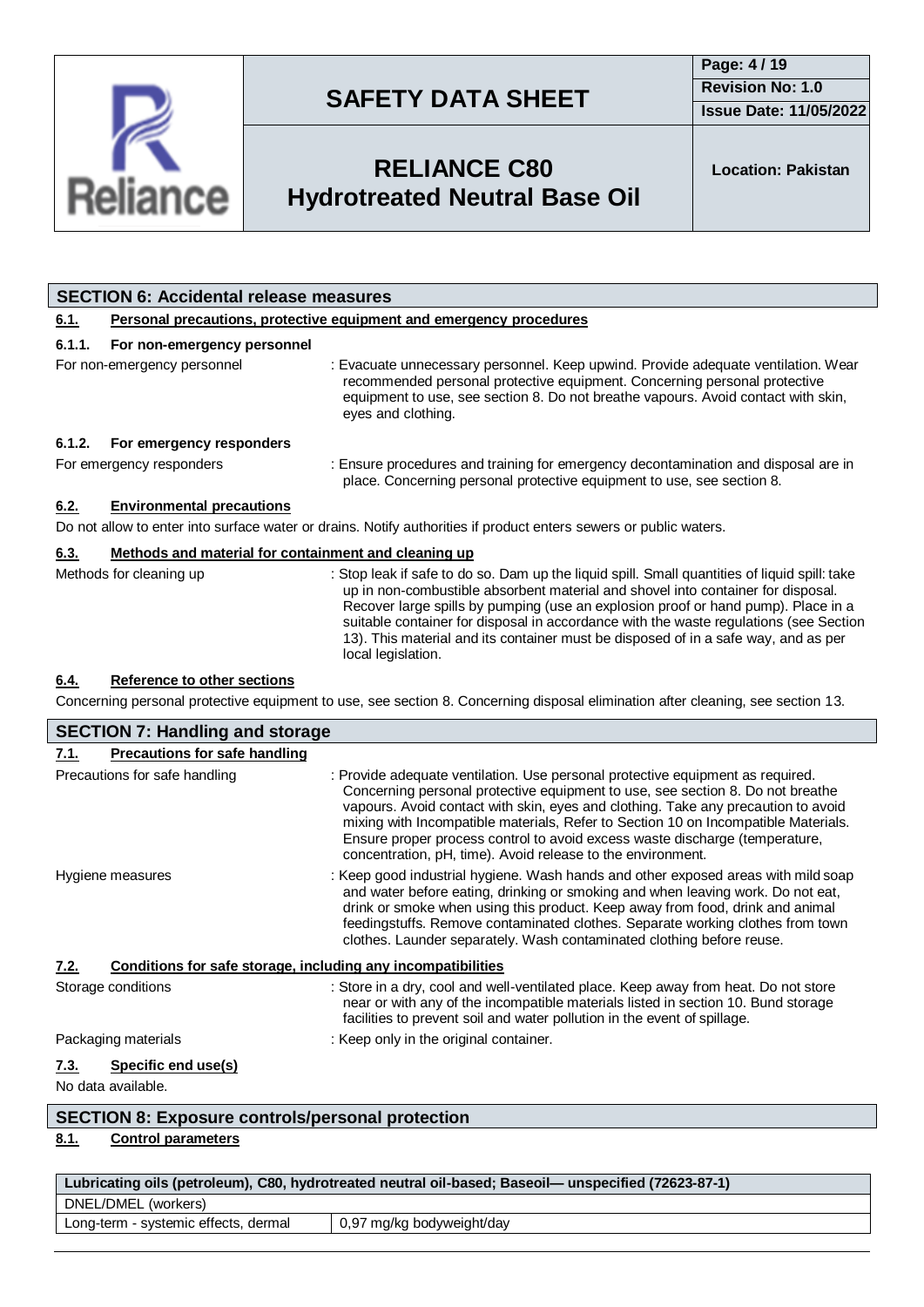

**Page: 5 / 19 Revision No: 1.0**

**Issue Date: 11/05/2022**



# **RELIANCE C80 Hydrotreated Neutral Base Oil**

**Location: Pakistan**

| Lubricating oils (petroleum), C80, hydrotreated neutral oil-based; Baseoil— unspecified (72623-87-1) |                                                                                                                                                                                                                                                                                                                                                                                                                                  |  |  |
|------------------------------------------------------------------------------------------------------|----------------------------------------------------------------------------------------------------------------------------------------------------------------------------------------------------------------------------------------------------------------------------------------------------------------------------------------------------------------------------------------------------------------------------------|--|--|
| Long-term - systemic effects, inhalation                                                             | $2,73$ mg/m <sup>3</sup>                                                                                                                                                                                                                                                                                                                                                                                                         |  |  |
| Long-term - local effects, inhalation                                                                | 5,58 mg/m <sup>3</sup>                                                                                                                                                                                                                                                                                                                                                                                                           |  |  |
| PNEC (water)                                                                                         |                                                                                                                                                                                                                                                                                                                                                                                                                                  |  |  |
| PNEC aqua (freshwater)                                                                               | study technically not feasible                                                                                                                                                                                                                                                                                                                                                                                                   |  |  |
| PNEC aqua (marine water)                                                                             | study technically not feasible                                                                                                                                                                                                                                                                                                                                                                                                   |  |  |
| PNEC (sediment)                                                                                      |                                                                                                                                                                                                                                                                                                                                                                                                                                  |  |  |
| PNEC sediment (freshwater)                                                                           | study technically not feasible                                                                                                                                                                                                                                                                                                                                                                                                   |  |  |
| PNEC sediment (marine water)                                                                         | study technically not feasible                                                                                                                                                                                                                                                                                                                                                                                                   |  |  |
| PNEC (soil)                                                                                          |                                                                                                                                                                                                                                                                                                                                                                                                                                  |  |  |
| PNEC soil                                                                                            | study technically not feasible                                                                                                                                                                                                                                                                                                                                                                                                   |  |  |
| PNEC (STP)                                                                                           |                                                                                                                                                                                                                                                                                                                                                                                                                                  |  |  |
| PNEC sewage treatment plant                                                                          | study technically not feasible                                                                                                                                                                                                                                                                                                                                                                                                   |  |  |
| Additional information                                                                               | : Recommended monitoring procedures :. Personal air monitoring. Room air<br>monitoring                                                                                                                                                                                                                                                                                                                                           |  |  |
| 8.2.<br><b>Exposure controls</b>                                                                     |                                                                                                                                                                                                                                                                                                                                                                                                                                  |  |  |
| Engineering measure(s)                                                                               | : Provide adequate ventilation. Organisational measures to prevent /limit releases,<br>dispersion and exposure. See Section 7 for information on safe handling.                                                                                                                                                                                                                                                                  |  |  |
| Personal protective equipment                                                                        | : The type of protective equipment must be selected according to the concentration<br>and amount of the dangerous substance at the specific workplace.                                                                                                                                                                                                                                                                           |  |  |
| Hand protection                                                                                      | : Wear chemically resistant gloves (tested to EN374). Suitable material: Nitrile rubber.<br>Breakthrough time : 8h. Thickness : 0,7 mm. The quality of the protective gloves<br>resistant to chemicals must be chosen as a function of the specific working place<br>concentration and quantity of hazardous substances.                                                                                                         |  |  |
| Eye protection                                                                                       | : Not required for normal conditions of use. If there is a risk of liquid being splashed :<br>Safety glasses with side shields (EN166)                                                                                                                                                                                                                                                                                           |  |  |
| Body protection                                                                                      | : Wear suitable protective clothing. Wear suitable coveralls to prevent exposure to the<br>skin                                                                                                                                                                                                                                                                                                                                  |  |  |
| Respiratory protection                                                                               | : In case of insufficient ventilation, wear suitable respiratory equipment. Half-face<br>mask (DIN EN 140). full face mask (DIN EN 136). Filter type: A (EN141). The filter<br>class must be suitable for the maximum contaminant concentration<br>(gas/vapour/aerosol/particulates) that may arise when handling the product. If the<br>concentration is exceeded, self-contained breathing apparatus must be used. (EN<br>137) |  |  |
| Thermal hazard protection                                                                            | : Not required for normal conditions of use. Use dedicated equipment.                                                                                                                                                                                                                                                                                                                                                            |  |  |
| Environmental exposure controls                                                                      | : Avoid release to the environment. Comply with applicable Community environmental<br>protection legislation.                                                                                                                                                                                                                                                                                                                    |  |  |

|      | SECTION 9: Physical and chemical properties           |
|------|-------------------------------------------------------|
| 9.1. | Information on basic physical and chemical properties |

| Physical state                             | : Liquid                     |
|--------------------------------------------|------------------------------|
| Appearance                                 | : Liquid. clear.             |
| Color                                      | : Colorless.                 |
| Odor                                       | : Oily.                      |
| Odor threshold                             | : No data available          |
| рH                                         | : No data available          |
| Relative evaporation rate (butylacetate=1) | : No data available          |
| Melting / freezing point                   | : $-60 - 0$ °C (EN ISO 3016) |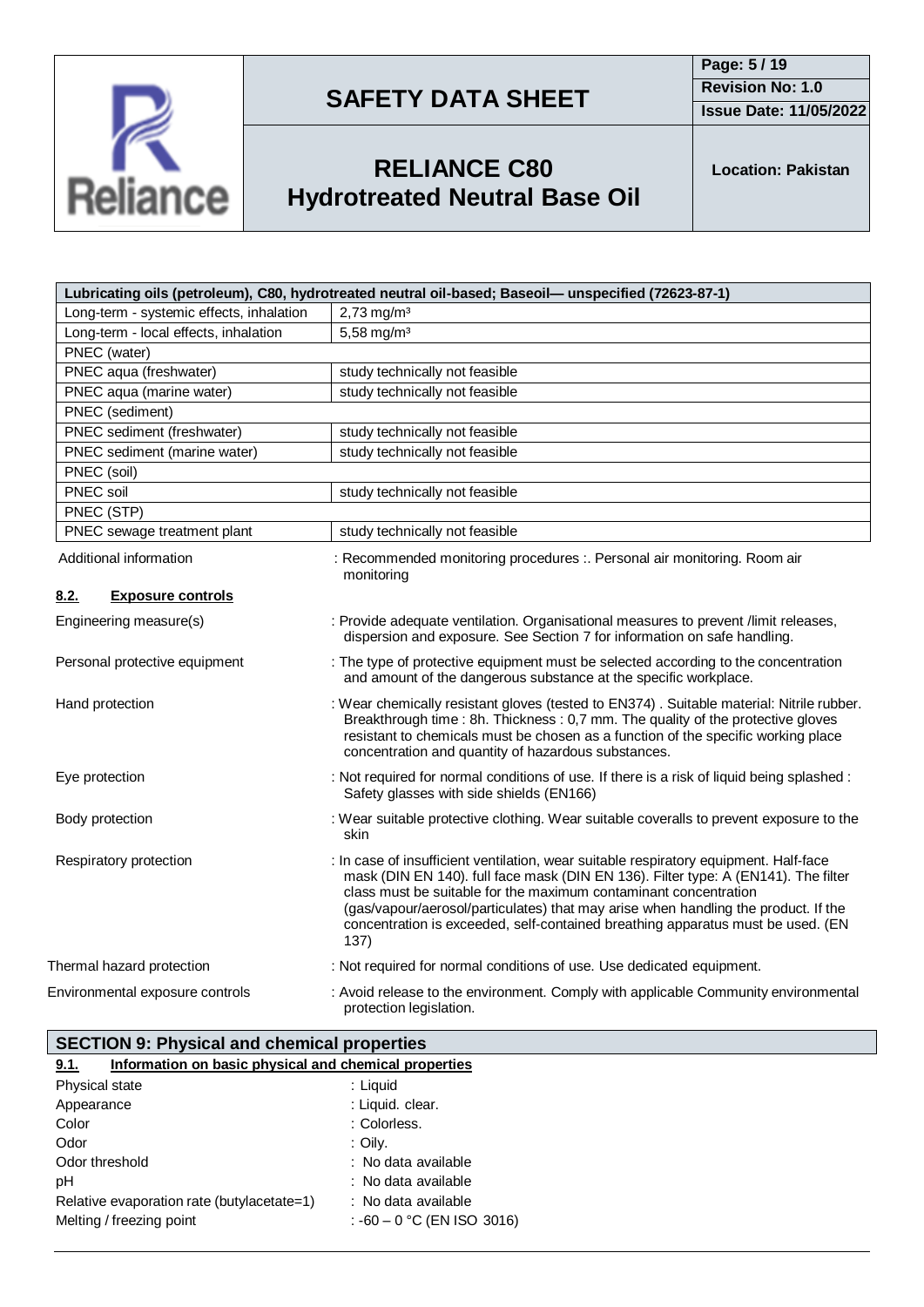

### **RELIANCE C80 Hydrotreated Neutral Base Oil**

**Page: 6 / 19 Revision No: 1.0 Issue Date: 11/05/2022**

**Location: Pakistan**

| Freezing point                             | : No data available                                                                                                                                                                       |
|--------------------------------------------|-------------------------------------------------------------------------------------------------------------------------------------------------------------------------------------------|
| Initial boiling point and boiling range    | : $200 - 800$ °C (EN 15199)                                                                                                                                                               |
| Flash point                                | : 255 °C (EN ISO 2719, D93)                                                                                                                                                               |
| Pour Point                                 | : -12 $\degree$ C                                                                                                                                                                         |
| Sulfur                                     | : $<$ 3 mg/kg                                                                                                                                                                             |
| <b>Aromatic Content</b>                    | $: < 0.2$ mass%                                                                                                                                                                           |
| Saturates                                  | $: 99.8$ mass%                                                                                                                                                                            |
| Vapor pressure                             | : < 0,1 hPa (20 $^{\circ}$ C)                                                                                                                                                             |
| <b>Evaporation Loss Noack Method</b>       | $: 3.5 %$ M/M                                                                                                                                                                             |
| Apparent Viscosity by CSS                  | : 8000 mPas                                                                                                                                                                               |
| Density                                    | : 0.845 g/ml $(15^{\circ}C)$                                                                                                                                                              |
| Solubility                                 | : Water: UVCB: Not applicable                                                                                                                                                             |
| Partition coefficient n-octanol/water      | : No data available                                                                                                                                                                       |
| Kinematic viscosity<br>Kinematic viscosity | : 49 mm <sup>2</sup> /s (40 $^{\circ}$ C)<br>: 8.05 mm <sup>2</sup> /s (100 °C)                                                                                                           |
| Dynamic viscosity                          | : No data available                                                                                                                                                                       |
| Viscosity Index                            | : 137                                                                                                                                                                                     |
| <b>Explosive properties</b>                | : Not applicable. The study does not need to be conducted because there are no<br>chemical groups associated with explosive properties present in the molecule.                           |
| Oxidising properties                       | : Not applicable. The classification procedure needs not to be applied because<br>there are no chemical groups present in the molecule which are associated with<br>oxidising properties. |
| <b>Explosive limits</b>                    | : No data available                                                                                                                                                                       |
| Particle size                              | : Not applicable                                                                                                                                                                          |
| Particle size distribution                 | : Not applicable                                                                                                                                                                          |
| Particle shape                             | : Not applicable                                                                                                                                                                          |
| Particle aspect ratio                      | : Not applicable                                                                                                                                                                          |
| Particle aggregation state                 | : Not applicable                                                                                                                                                                          |
| Particle agglomeration state               | : Not applicable                                                                                                                                                                          |
| Particle specific surface area             | : Not applicable                                                                                                                                                                          |
| Particle dustiness                         | : Not applicable                                                                                                                                                                          |

### **9.2. Other information**

### **9.2.1. Information with regard to physical hazard classes**

No additional information available

### **9.2.2. Other safety characteristics**

No additional information available

### **SECTION 10: Stability and reactivity**

### **10.1. Reactivity**

None under normal conditions. Reference to other sections: 10.4 & 10.5.

### **10.2. Chemical stability**

Stable under normal conditions.

### **10.3. Possibility of hazardous reactions**

No dangerous reactions known under normal conditions of use.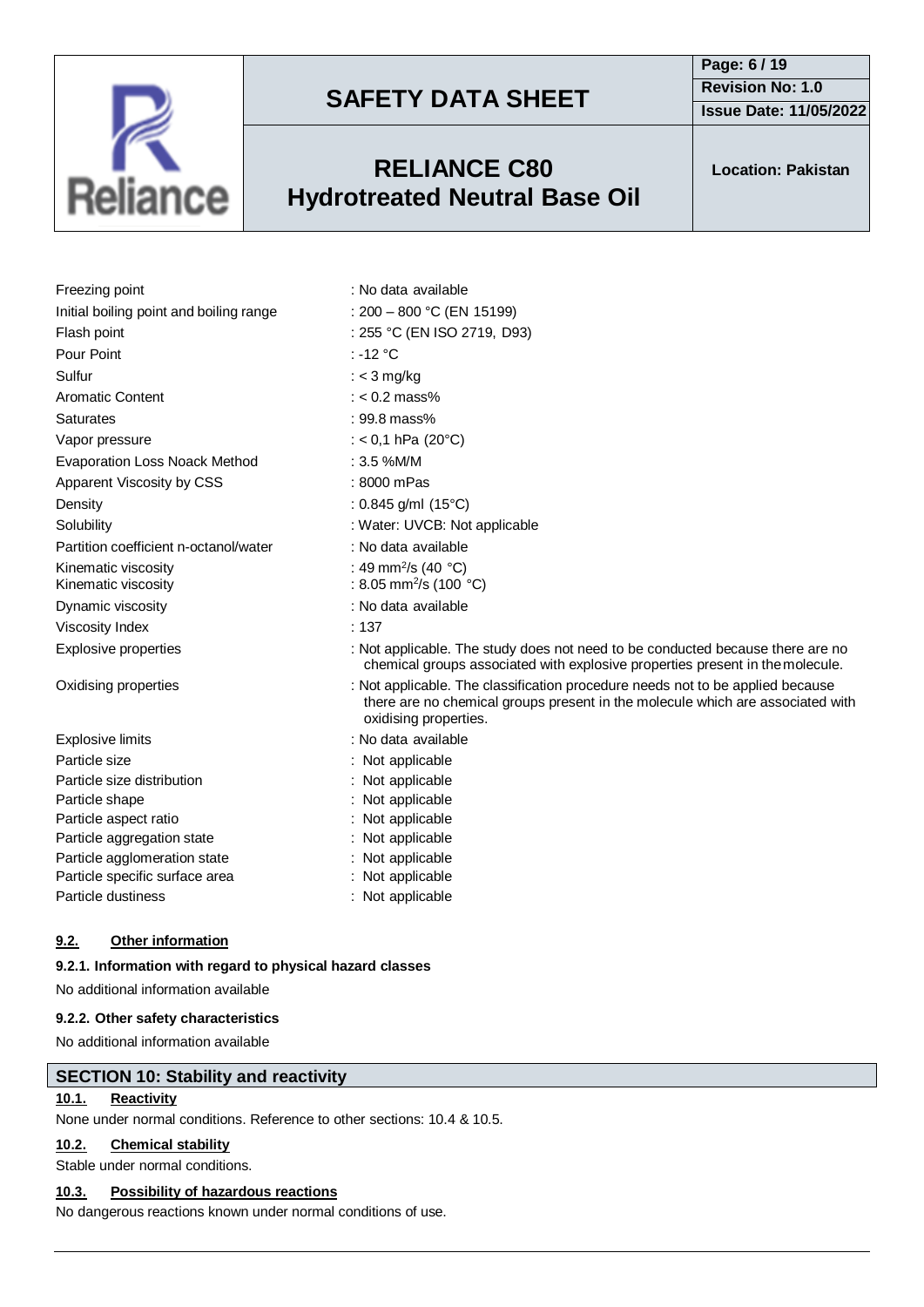

## **RELIANCE C80 Hydrotreated Neutral Base Oil**

**Location: Pakistan**

#### **10.4. Conditions to avoid**

Keep away from heat. See Section 7 for information on safe handling.

#### **10.5. Incompatible materials**

Strong acids. Strong oxidizing agents. See Section 7 for information on safe handling.

#### **10.6. Hazardous decomposition products**

Reference to other sections 5.2.

#### **SECTION 11: Toxicological information**

#### **11.1. Information on hazard classes as defined in Regulation (EC) No 1272/2008**

Acute toxicity **interest in the classified (Based on available data, the classification criteria are not met)** 

| LD50/oral/rat<br>> 5000 mg/kg (OECD 401)<br>LD50/dermal/rabbit<br>> 2000 mg/kg (OECD 402)<br>LC50/inhalation/4h/rat<br>$>$ 5000 mg/m <sup>3</sup> (OECD 403)<br>LC50 Inhalation - Rat (Dust/Mist)<br>2,18 mg/l/4h<br>Skin corrosion/irritation<br>: Not classified (Based on available data, the classification criteria are not met)<br>pH: No data available<br>: Not classified (Based on available data, the classification criteria are not met)<br>Serious eye damage/irritation<br>pH: No data available<br>Respiratory or skin sensitisation<br>: Not classified (Based on available data, the classification criteria are not met)<br>Germ cell mutagenicity<br>: Not classified (Based on available data, the classification criteria are not met)<br>Carcinogenicity<br>: Not classified (Based on available data, the classification criteria are not met)<br>Reproductive toxicity<br>: Not classified (Based on available data, the classification criteria are not met)<br>STOT-single exposure<br>: Not classified (Based on available data, the classification criteria are not met)<br>STOT-repeated exposure<br>: Not classified (Based on available data, the classification criteria are not met)<br>Lubricating oils (petroleum), C80, hydrotreated neutral oil-based; Baseoil-unspecified (72623-87-1)<br>LOAEL (oral, rat, 90 days)<br>125 mg/kg bodyweight/day<br>Aspiration hazard<br>: May be fatal if swallowed and enters airways. |                                                                                                      | Lubricating oils (petroleum), C80, hydrotreated neutral oil-based; Baseoil— unspecified (72623-87-1) |  |
|-----------------------------------------------------------------------------------------------------------------------------------------------------------------------------------------------------------------------------------------------------------------------------------------------------------------------------------------------------------------------------------------------------------------------------------------------------------------------------------------------------------------------------------------------------------------------------------------------------------------------------------------------------------------------------------------------------------------------------------------------------------------------------------------------------------------------------------------------------------------------------------------------------------------------------------------------------------------------------------------------------------------------------------------------------------------------------------------------------------------------------------------------------------------------------------------------------------------------------------------------------------------------------------------------------------------------------------------------------------------------------------------------------------------------------------------------------------------|------------------------------------------------------------------------------------------------------|------------------------------------------------------------------------------------------------------|--|
|                                                                                                                                                                                                                                                                                                                                                                                                                                                                                                                                                                                                                                                                                                                                                                                                                                                                                                                                                                                                                                                                                                                                                                                                                                                                                                                                                                                                                                                                 |                                                                                                      |                                                                                                      |  |
|                                                                                                                                                                                                                                                                                                                                                                                                                                                                                                                                                                                                                                                                                                                                                                                                                                                                                                                                                                                                                                                                                                                                                                                                                                                                                                                                                                                                                                                                 |                                                                                                      |                                                                                                      |  |
|                                                                                                                                                                                                                                                                                                                                                                                                                                                                                                                                                                                                                                                                                                                                                                                                                                                                                                                                                                                                                                                                                                                                                                                                                                                                                                                                                                                                                                                                 |                                                                                                      |                                                                                                      |  |
|                                                                                                                                                                                                                                                                                                                                                                                                                                                                                                                                                                                                                                                                                                                                                                                                                                                                                                                                                                                                                                                                                                                                                                                                                                                                                                                                                                                                                                                                 |                                                                                                      |                                                                                                      |  |
|                                                                                                                                                                                                                                                                                                                                                                                                                                                                                                                                                                                                                                                                                                                                                                                                                                                                                                                                                                                                                                                                                                                                                                                                                                                                                                                                                                                                                                                                 |                                                                                                      |                                                                                                      |  |
|                                                                                                                                                                                                                                                                                                                                                                                                                                                                                                                                                                                                                                                                                                                                                                                                                                                                                                                                                                                                                                                                                                                                                                                                                                                                                                                                                                                                                                                                 |                                                                                                      |                                                                                                      |  |
|                                                                                                                                                                                                                                                                                                                                                                                                                                                                                                                                                                                                                                                                                                                                                                                                                                                                                                                                                                                                                                                                                                                                                                                                                                                                                                                                                                                                                                                                 |                                                                                                      |                                                                                                      |  |
|                                                                                                                                                                                                                                                                                                                                                                                                                                                                                                                                                                                                                                                                                                                                                                                                                                                                                                                                                                                                                                                                                                                                                                                                                                                                                                                                                                                                                                                                 |                                                                                                      |                                                                                                      |  |
|                                                                                                                                                                                                                                                                                                                                                                                                                                                                                                                                                                                                                                                                                                                                                                                                                                                                                                                                                                                                                                                                                                                                                                                                                                                                                                                                                                                                                                                                 |                                                                                                      |                                                                                                      |  |
|                                                                                                                                                                                                                                                                                                                                                                                                                                                                                                                                                                                                                                                                                                                                                                                                                                                                                                                                                                                                                                                                                                                                                                                                                                                                                                                                                                                                                                                                 |                                                                                                      |                                                                                                      |  |
|                                                                                                                                                                                                                                                                                                                                                                                                                                                                                                                                                                                                                                                                                                                                                                                                                                                                                                                                                                                                                                                                                                                                                                                                                                                                                                                                                                                                                                                                 |                                                                                                      |                                                                                                      |  |
|                                                                                                                                                                                                                                                                                                                                                                                                                                                                                                                                                                                                                                                                                                                                                                                                                                                                                                                                                                                                                                                                                                                                                                                                                                                                                                                                                                                                                                                                 |                                                                                                      |                                                                                                      |  |
|                                                                                                                                                                                                                                                                                                                                                                                                                                                                                                                                                                                                                                                                                                                                                                                                                                                                                                                                                                                                                                                                                                                                                                                                                                                                                                                                                                                                                                                                 |                                                                                                      |                                                                                                      |  |
|                                                                                                                                                                                                                                                                                                                                                                                                                                                                                                                                                                                                                                                                                                                                                                                                                                                                                                                                                                                                                                                                                                                                                                                                                                                                                                                                                                                                                                                                 |                                                                                                      |                                                                                                      |  |
|                                                                                                                                                                                                                                                                                                                                                                                                                                                                                                                                                                                                                                                                                                                                                                                                                                                                                                                                                                                                                                                                                                                                                                                                                                                                                                                                                                                                                                                                 |                                                                                                      |                                                                                                      |  |
|                                                                                                                                                                                                                                                                                                                                                                                                                                                                                                                                                                                                                                                                                                                                                                                                                                                                                                                                                                                                                                                                                                                                                                                                                                                                                                                                                                                                                                                                 |                                                                                                      |                                                                                                      |  |
|                                                                                                                                                                                                                                                                                                                                                                                                                                                                                                                                                                                                                                                                                                                                                                                                                                                                                                                                                                                                                                                                                                                                                                                                                                                                                                                                                                                                                                                                 |                                                                                                      |                                                                                                      |  |
|                                                                                                                                                                                                                                                                                                                                                                                                                                                                                                                                                                                                                                                                                                                                                                                                                                                                                                                                                                                                                                                                                                                                                                                                                                                                                                                                                                                                                                                                 | Lubricating oils (petroleum), C80, hydrotreated neutral oil-based; Baseoil— unspecified (72623-87-1) |                                                                                                      |  |

Kinematic viscosity  $\vert$  < 20,5 mm<sup>2</sup>/s (40 °C) Other information : Symptoms related to the physical, chemical and toxicological characteristics. For further information see section 4.

#### **11.2. Information on other hazards**

| 11.2.1. Endocrine disrupting properties                             |                                                                                                                          |
|---------------------------------------------------------------------|--------------------------------------------------------------------------------------------------------------------------|
| Adverse health effects caused by endocrine<br>disrupting properties | : Not applicable                                                                                                         |
| 11.2.2 Other information                                            |                                                                                                                          |
| Other information                                                   | : Symptoms related to the physical, chemical and toxicological characteristics, For<br>further information see section 4 |

### **SECTION 12: Ecological information**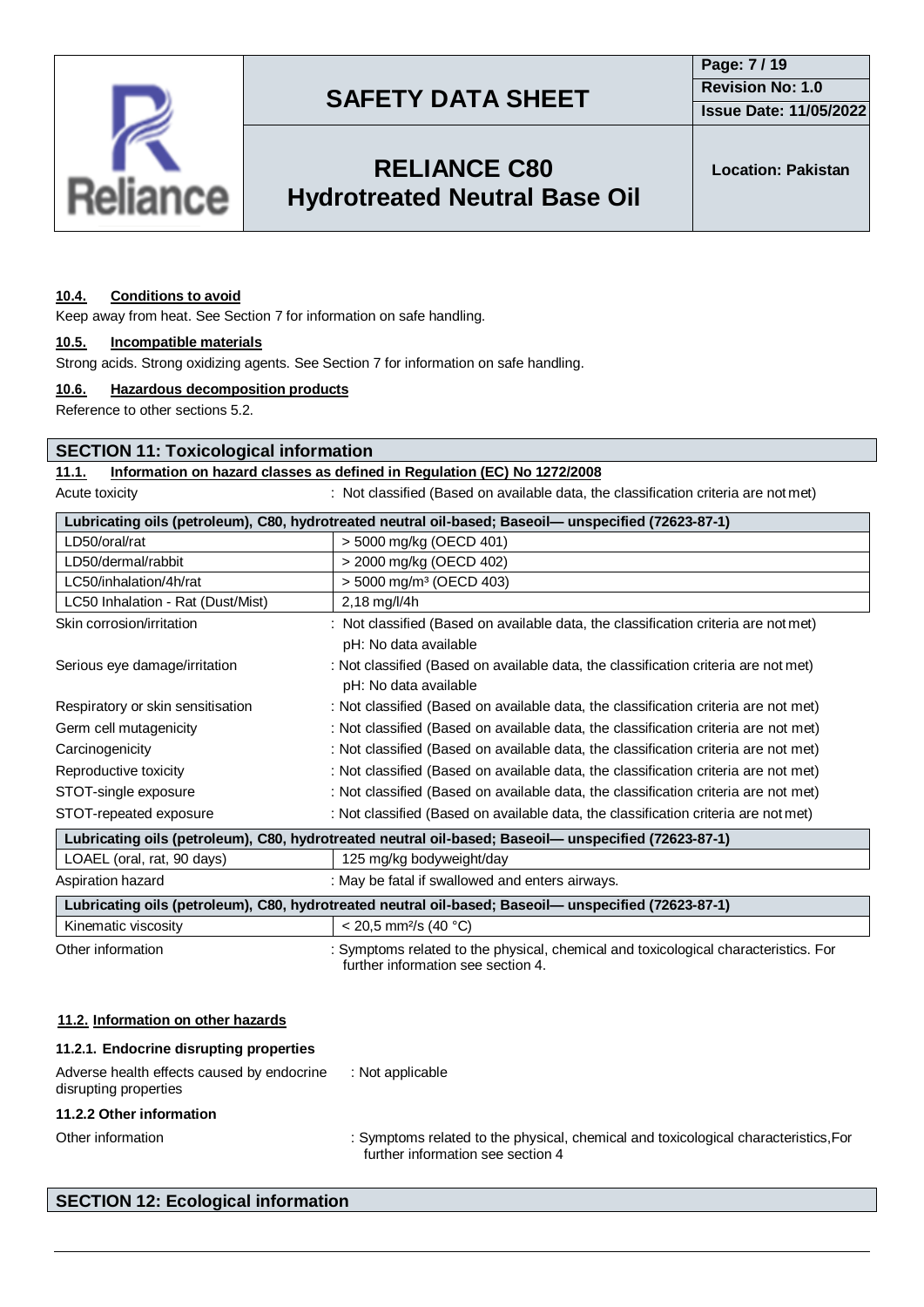

### **RELIANCE C80 Hydrotreated Ne**

**Location: Pakistan**

| eutral Base Oil |
|-----------------|
|                 |

| 12.1. Toxicity |
|----------------|
|                |

Environmental properties : According to the criteria of the European classification and labelling system, the substance/the product has not to be labelled as "dangerous for the environment". : Not classified

Hazardous to the aquatic environment, shortterm (acute) Hazardous to the aquatic environment, longterm (chronic) : Not classified

| Lubricating oils (petroleum), C80, hydrotreated neutral oil-based; Baseoil— unspecified (72623-87-1) |                                                                  |
|------------------------------------------------------------------------------------------------------|------------------------------------------------------------------|
| LC50 - Fish [1]                                                                                      | > 5000 mg/l (Exposure time: 96 h - Species: Oncorhynchus mykiss) |
| EC50 - Crustacea [1]                                                                                 | > 1000 mg/l (Exposure time: 48 h - Species: Daphnia magna)       |

### **12.2. Persistence and degradability**

| Lubricating oils (petroleum), C80, hydrotreated neutral oil-based; Baseoil— unspecified (72623-87-1) |                                        |
|------------------------------------------------------------------------------------------------------|----------------------------------------|
| Persistence and degradability                                                                        | Not readily biodegradable (OECD 301B). |
| Biodegradation                                                                                       | 31 % (28 days)                         |

### **12.3. Bioaccumulative potential**

| Lubricating oils (petroleum), C80, hydrotreated neutral oil-based; Baseoil— unspecified (72623-87-1) |                      |
|------------------------------------------------------------------------------------------------------|----------------------|
| Partition coefficient n-octanol/water                                                                | UVCB: Not applicable |
| Bioaccumulative potential                                                                            | Low potential.       |

#### **12.4. Mobility in soil**

| Lubricating oils (petroleum), C80, hydrotreated neutral oil-based; Baseoil— unspecified (72623-87-1) |                     |
|------------------------------------------------------------------------------------------------------|---------------------|
| Mobility in soil                                                                                     | I No data available |

### **12.5. Results of PBT and vPvB assessment**

| <b>Component</b>                                                                                           |                                                                                                                                                                                       |
|------------------------------------------------------------------------------------------------------------|---------------------------------------------------------------------------------------------------------------------------------------------------------------------------------------|
| Lubricating oils (petroleum), C80,<br>hydrotreated neutral oil-based; Baseoil-<br>unspecified (72623-87-1) | This substance/mixture does not meet the PBT criteria of REACH regulation,<br>annex XIII<br>This substance/mixture does not meet the vPvB criteria of REACH regulation,<br>annex XIII |

#### **12.6. Endocrine disrupting properties**

| Adverse effects on the environment caused | : Not applicable |
|-------------------------------------------|------------------|
| by endocrine disrupting properties        |                  |

#### **12.7. Other adverse effects**

Other adverse effects in the set of the set of the set of the contract of the contract of the contract of the contract of the contract of the contract of the contract of the contract of the contract of the contract of the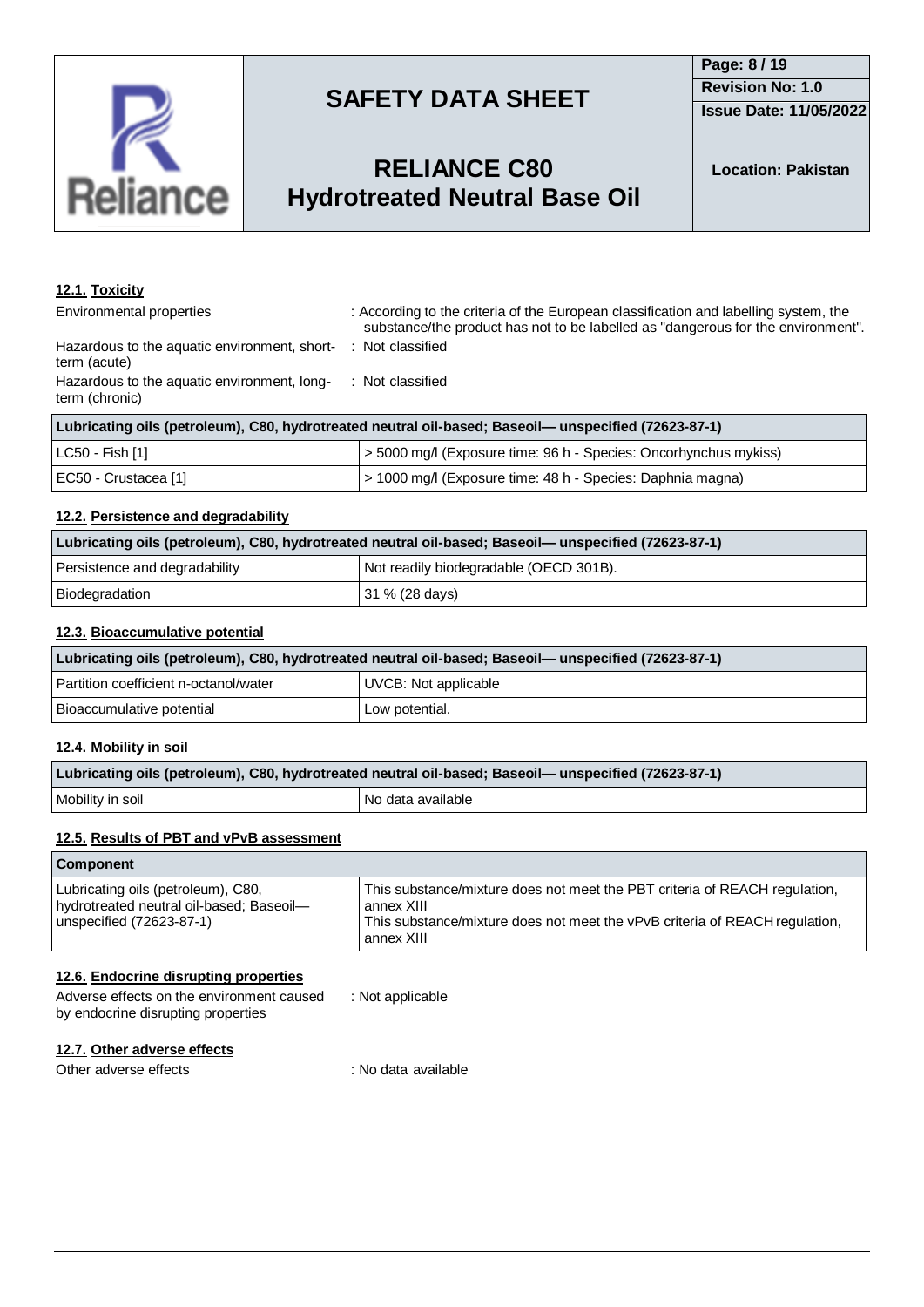

**Page: 9 / 19 Revision No: 1.0 Issue Date: 11/05/2022**



# **RELIANCE C80 Hydrotreated Neutral Base Oil**

**Location: Pakistan**

| <b>SECTION 13: Disposal considerations</b>                        |                                                                                                                                                                                                                                                                                                                                                                                                                                                                                                                                |
|-------------------------------------------------------------------|--------------------------------------------------------------------------------------------------------------------------------------------------------------------------------------------------------------------------------------------------------------------------------------------------------------------------------------------------------------------------------------------------------------------------------------------------------------------------------------------------------------------------------|
| Waste treatment methods<br>13.1.                                  |                                                                                                                                                                                                                                                                                                                                                                                                                                                                                                                                |
| Product/Packaging disposal<br>recommendations                     | : Avoid release to the environment. Dispose of empty containers and wastes safely.<br>See Section 7 for information on safe handling. Refer to manufacturer/supplier for<br>information on recovery/recycling. Recycling is preferred to disposal or incineration.<br>If recycling is not possible, eliminate in accordance with local valid waste disposal<br>regulations. Handle contaminated packages in the same way as the substance itself.<br>Dispose of contaminated materials in accordance with current regulations. |
| European waste catalogue (2001/573/EC,<br>75/442/EEC, 91/689/EEC) | : This material and its container must be disposed of as hazardous waste<br>Waste codes should be assigned by the user, preferably in discussion with the waste<br>disposal authorities<br>The following Waste Codes are only suggestions: :<br>160113 - brake fluids<br>150110 - packaging containing residues of or contaminated by dangerous<br>substances                                                                                                                                                                  |

### **SECTION 14: Transport information**

| In accordance with ADR / RID / IMDG / IATA / ADN |                |                |                |                |  |
|--------------------------------------------------|----------------|----------------|----------------|----------------|--|
| <b>ADR</b>                                       | <b>IMDG</b>    | <b>IATA</b>    | <b>ADN</b>     | <b>RID</b>     |  |
| UN number<br>14.1.                               |                |                |                |                |  |
| Not applicable                                   | Not applicable | Not applicable | Not applicable | Not applicable |  |
| UN proper shipping name<br>14.2.                 |                |                |                |                |  |
| Not applicable                                   | Not applicable | Not applicable | Not applicable | Not applicable |  |
| Not applicable                                   | Not applicable | Not applicable | Not applicable | Not applicable |  |
|                                                  |                |                |                |                |  |
| Transport hazard class(es)<br>14.3.              |                |                |                |                |  |
| Not applicable                                   | Not applicable | Not applicable | Not applicable | Not applicable |  |
| Not applicable                                   | Not applicable | Not applicable | Not applicable | Not applicable |  |
| 14.4.<br>Packing group                           |                |                |                |                |  |
| Not applicable                                   | Not applicable | Not applicable | Not applicable | Not applicable |  |
| 14.5.<br><b>Environmental hazards</b>            |                |                |                |                |  |
| Not applicable                                   | Not applicable | Not applicable | Not applicable | Not applicable |  |
| No supplementary information available           |                |                |                |                |  |

### **14.6. Special precautions for user**

Special precautions for user : No data available

#### **- Overland transport**

Not applicable

#### **- Transport by sea**

Not applicable

#### **- Air transport**

Not applicable

### **- Inland waterway transport**

Not applicable

#### **- Rail transport**

Not applicable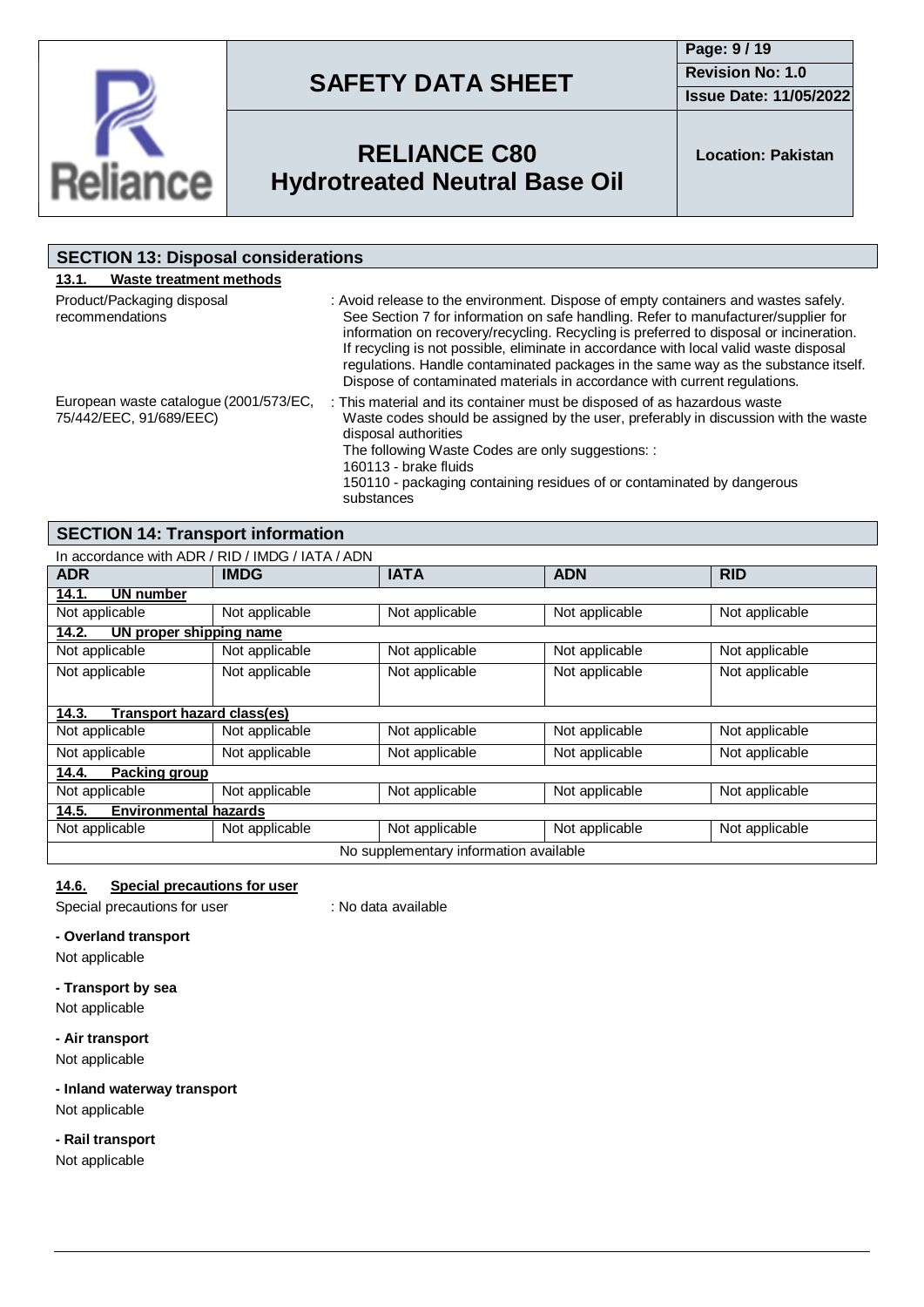

### **Page: 10 / 19 Revision No: 1.0 Issue Date: 11/05/2022**

### **RELIANCE C80 Hydrotreated Neutral Base Oil**

**Location: Pakistan**

### **14.7. Maritime transport in bulk according to IMO instruments**

Code: IBC : No data available.

#### **SECTION 15: Regulatory information**

#### **15.1. Safety, health and environmental regulations/legislation specific for the substance or mixture**

#### **15.1.1. EU-Regulations**

#### No REACH Annex XVII restrictions

Lubricating oils (petroleum), C80, hydrotreated neutral oil-based; Baseoil— unspecified is not on the REACH Candidate List Lubricating oils (petroleum), C80, hydrotreated neutral oil-based; Baseoil— unspecified is not on the REACH Annex XIV List

#### **15.1.2. National regulations**

#### **France**

|                                                         | Installations classées                  |                                                                                                        |                   |    |  |  |
|---------------------------------------------------------|-----------------------------------------|--------------------------------------------------------------------------------------------------------|-------------------|----|--|--|
| <b>No ICPE</b>                                          | Désignation de la rubrique              |                                                                                                        | Code Régime Rayon |    |  |  |
| na                                                      | Not Applicable                          |                                                                                                        | na                | na |  |  |
| Germany                                                 |                                         |                                                                                                        |                   |    |  |  |
| Regulatory reference                                    |                                         | : WGK 1, Slightly hazardous to water                                                                   |                   |    |  |  |
| German storage class (LGK)                              |                                         | : LGK 12 - Non-combustible liquids                                                                     |                   |    |  |  |
| <b>Employment restrictions</b>                          |                                         | : No employment prohibitions or restrictions according to MuSchG based on<br>substance classification. |                   |    |  |  |
| Hazardous Incident Ordinance (12.<br>BImSchV)           |                                         | : Is not subject of the 12. BlmSchV (Hazardous Incident Ordinance)                                     |                   |    |  |  |
| <b>Netherlands</b>                                      |                                         |                                                                                                        |                   |    |  |  |
| Waterbezwaarlijkheid                                    |                                         | : B (4) - Weinig schadelijk voor in het water levende organismen                                       |                   |    |  |  |
|                                                         | SZW-lijst van kankerverwekkende stoffen | : The substance is not listed                                                                          |                   |    |  |  |
| SZW-lijst van mutagene stoffen                          |                                         | : The substance is not listed                                                                          |                   |    |  |  |
| SZW-lijst van reprotoxische stoffen -<br>Borstvoeding   |                                         | : The substance is not listed                                                                          |                   |    |  |  |
| SZW-lijst van reprotoxische stoffen -<br>Vruchtbaarheid |                                         | : The substance is not listed                                                                          |                   |    |  |  |
| SZW-lijst van reprotoxische stoffen -<br>Ontwikkeling   |                                         | : The substance is not listed                                                                          |                   |    |  |  |
| <b>Denmark</b>                                          |                                         |                                                                                                        |                   |    |  |  |
| <b>Classification remarks</b>                           |                                         | : NA                                                                                                   |                   |    |  |  |

#### **15.2. Chemical safety assessment**

#### **SECTION 16: Other information**

Indication of changes: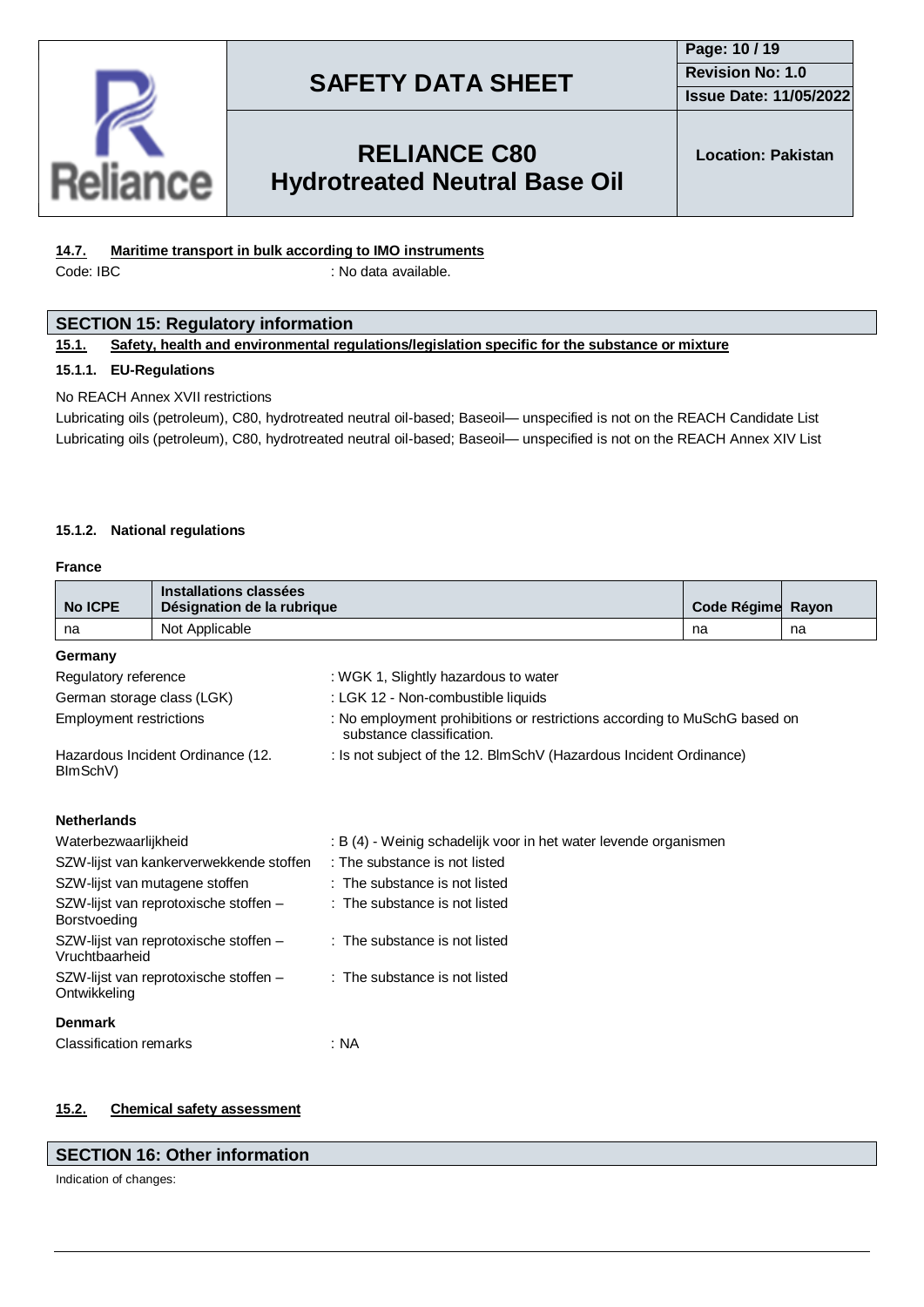

**Page: 11 / 19 Revision No: 1.0 Issue Date: 11/05/2022**

# **RELIANCE C80 Hydrotreated Neutral Base Oil**

**Location: Pakistan**

| 1.2  | Exposure scenarios                                                                    | Added    |
|------|---------------------------------------------------------------------------------------|----------|
| 2.3  | ED text                                                                               | Added    |
| 9.1  | Kinematic viscosity                                                                   | Modified |
| 11   | Adverse health effects<br>caused by endocrine<br>disrupting properties                | Modified |
| 11.1 | Information on<br>toxicological effects                                               | Modified |
| 12.6 | Adverse effects on the<br>environment caused by<br>endocrine disrupting<br>properties | Modified |
| 16   | Other information                                                                     | Modified |
|      |                                                                                       |          |

Abbreviations and acronyms:

| ABM = Algemene beoordelingsmethodiek                                                                                                                                                                                                                                                                                                                                                                                                                                                                                                                                                                            |
|-----------------------------------------------------------------------------------------------------------------------------------------------------------------------------------------------------------------------------------------------------------------------------------------------------------------------------------------------------------------------------------------------------------------------------------------------------------------------------------------------------------------------------------------------------------------------------------------------------------------|
| ADN = Accord Européen relatif au Transport International des Marchandises Dangereuses par voie de Navigation du Rhin<br>ADR = Accord européen relatif au transport international des marchandises Dangereuses par Route<br>CLP = Classification, Labelling and Packaging Regulation according to 1272/2008/EC<br>IATA = International Air Transport Association<br>IMDG = International Maritime Dangerous Goods Code<br>LEL = Lower Explosive Limit/Lower Explosion Limit<br>UEL = Upper Explosion Limit/Upper Explosive Limit<br>REACH = Registration, Evaluation, Authorisation and Restriction of Chemicals |
| BTT = Breakthrough time (maximum wearing time)                                                                                                                                                                                                                                                                                                                                                                                                                                                                                                                                                                  |
| DMEL = Derived Minimal Effect level                                                                                                                                                                                                                                                                                                                                                                                                                                                                                                                                                                             |
| DNEL = Derived No Effect Level                                                                                                                                                                                                                                                                                                                                                                                                                                                                                                                                                                                  |
| EC50 = Median Effective Concentration                                                                                                                                                                                                                                                                                                                                                                                                                                                                                                                                                                           |
| EL50 = Median effective level                                                                                                                                                                                                                                                                                                                                                                                                                                                                                                                                                                                   |
| ErC50 = EC50 in terms of reduction of growth rate                                                                                                                                                                                                                                                                                                                                                                                                                                                                                                                                                               |
| $ErL50 = EL50$ in terms of reduction of growth rate                                                                                                                                                                                                                                                                                                                                                                                                                                                                                                                                                             |
| $EWC = European waste catalogue$                                                                                                                                                                                                                                                                                                                                                                                                                                                                                                                                                                                |
| LC50 = Median lethal concentration                                                                                                                                                                                                                                                                                                                                                                                                                                                                                                                                                                              |
| $LD50 = Median$ lethal dose                                                                                                                                                                                                                                                                                                                                                                                                                                                                                                                                                                                     |
| $LL50$ = Median lethal level                                                                                                                                                                                                                                                                                                                                                                                                                                                                                                                                                                                    |
| $NA = Not applicable$                                                                                                                                                                                                                                                                                                                                                                                                                                                                                                                                                                                           |
| $NOEC = No observed effect concentration$                                                                                                                                                                                                                                                                                                                                                                                                                                                                                                                                                                       |
| NOEL: no-observed-effect level                                                                                                                                                                                                                                                                                                                                                                                                                                                                                                                                                                                  |
| $NOELR = No observed effect loading rate$                                                                                                                                                                                                                                                                                                                                                                                                                                                                                                                                                                       |
| NOAEC = No observed adverse effect concentration                                                                                                                                                                                                                                                                                                                                                                                                                                                                                                                                                                |
| NOAEL = No observed adverse effect level                                                                                                                                                                                                                                                                                                                                                                                                                                                                                                                                                                        |
| N.O.S. = Not Otherwise Specified                                                                                                                                                                                                                                                                                                                                                                                                                                                                                                                                                                                |
| OEL = Occupational Exposure Limits - Short Term Exposure Limits (STELs)                                                                                                                                                                                                                                                                                                                                                                                                                                                                                                                                         |
| PNEC = Predicted No Effect Concentration                                                                                                                                                                                                                                                                                                                                                                                                                                                                                                                                                                        |
| Quantitative structure-activity relationship (QSAR)                                                                                                                                                                                                                                                                                                                                                                                                                                                                                                                                                             |
| STOT = Specific Target Organ Toxicity                                                                                                                                                                                                                                                                                                                                                                                                                                                                                                                                                                           |
| $TWA = time weighted average$                                                                                                                                                                                                                                                                                                                                                                                                                                                                                                                                                                                   |
| VOC = Volatile organic compounds                                                                                                                                                                                                                                                                                                                                                                                                                                                                                                                                                                                |
| WGK = Wassergefährdungsklasse (Water Hazard Class under German Federal Water Management Act)                                                                                                                                                                                                                                                                                                                                                                                                                                                                                                                    |

#### Sources of key data used to compile the datasheet : CSR = Chemical Safety Report, Loli, information supplier.

Training advice **in the state of the Contract** : Training staff on good practice.

Full text of H- and EUH-statements:

| Asp. Tox. | Aspiration hazard, Category                   |
|-----------|-----------------------------------------------|
| H304      | May be fatal if swallowed and enters airways. |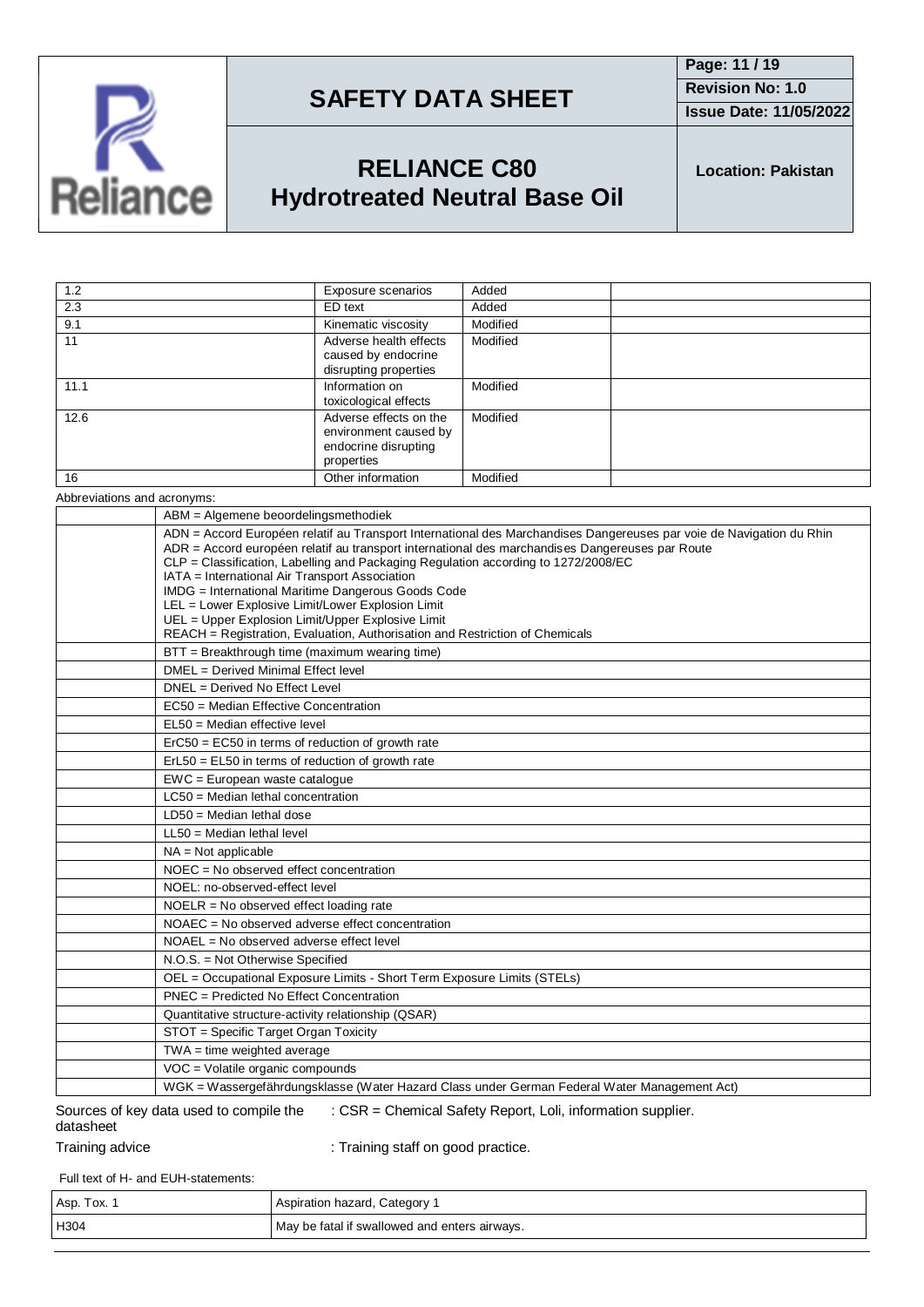

### **RELIANCE C80 Hydrotreated Neutral Base Oil**

**Location: Pakistan**

according to Regulation (EC) No. 1907/2006 (REACH) with its amendment Regulation (EU) 2020/878 Classification according to Regulation (EC) No. 1272/2008 [CLP] Labelling according to Regulation (EC) No. 1272/2008 [CLP]

DISCLAIMER OF LIABILITY The information in this SDS was obtained from sources which we believe are reliable. However, the information is provided without any warranty, express or implied, regarding its correctness. The conditions or methods of handling, storage, use or disposal of the product are beyond our control and may be beyond our knowledge. For this and other reasons, we do not assume responsibility and expressly disclaim liability for loss, damage or expense arising out of or in any way connected with the handling, storage, use or disposal of the product. This SDS was prepared and is to be used only for this product. If the product is used as a component in another product, this SDS information may not be applicable.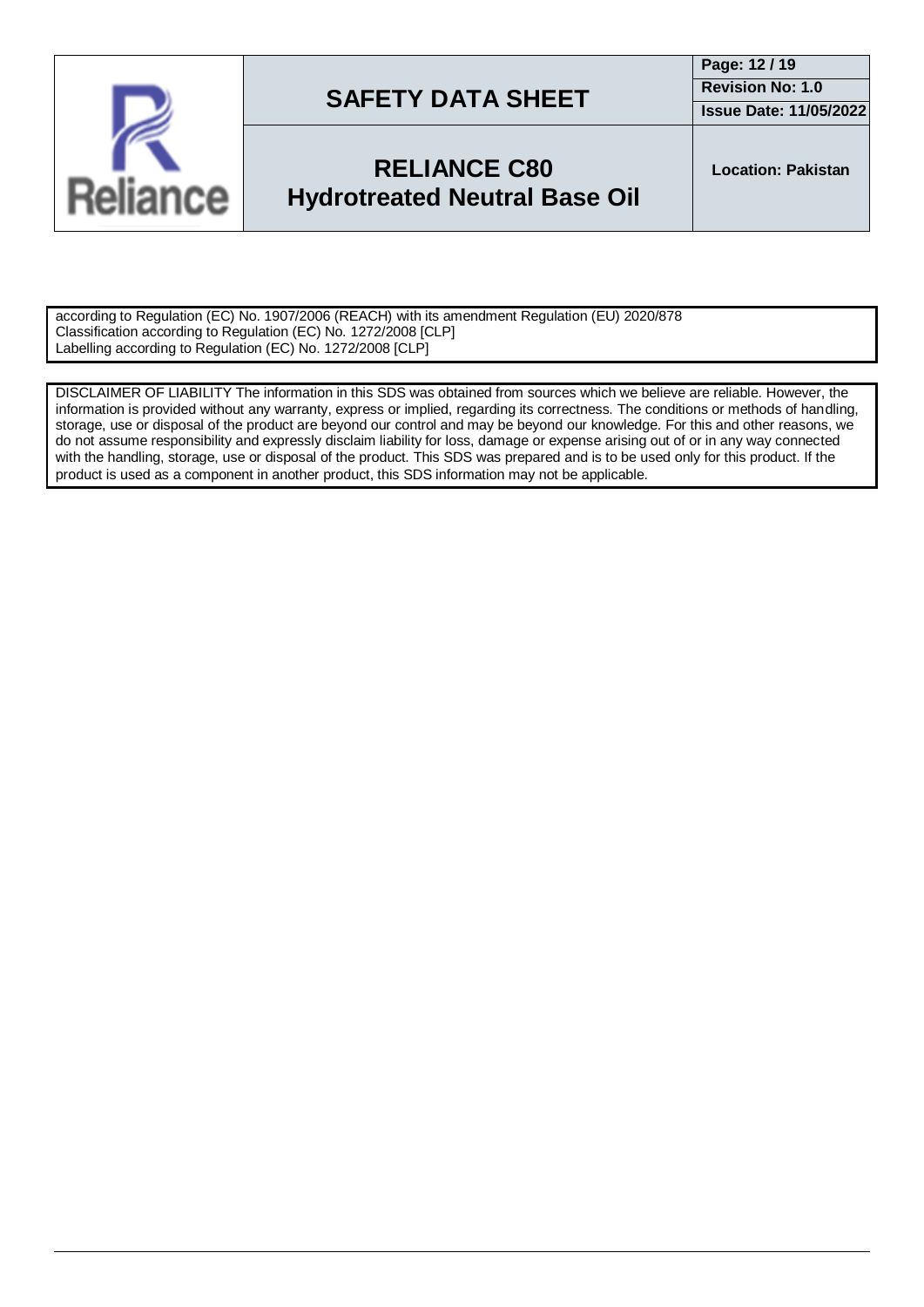**Issue Date: 11/05/2022**



**RELIANCE C80 Hydrotreated Neutral Base Oil**

**Location: Pakistan**

# **Annex to the safety data sheet**

| <b>Annex: Identified uses</b>                                 |                  |                            |                                                                                                                           |                            |                                  |                                     |
|---------------------------------------------------------------|------------------|----------------------------|---------------------------------------------------------------------------------------------------------------------------|----------------------------|----------------------------------|-------------------------------------|
| <b>Title</b>                                                  | Sector of use    | <b>Product</b><br>category | <b>Process</b><br>category                                                                                                | <b>Article</b><br>category | <b>Environmenta</b><br>I release | <b>SPERC</b>                        |
| Manufacture of<br>substance                                   | <b>SU3, SU22</b> |                            | PROC1,<br>PROC2,<br>PROC3,<br>PROC4,<br>PROC8a,<br>PROC8b,<br>PROC9,<br>PROC15,<br>PROC28                                 |                            | ERC1                             | <b>ESVOC</b><br><b>SPERC 1.1.v1</b> |
| Formulation &<br>(re)packing of<br>substances and<br>mixtures | <b>SU3, SU22</b> |                            | PROC1,<br>PROC2,<br>PROC3,<br>PROC4,<br>PROC5,<br>PROC8a,<br>PROC8b,<br>PROC8b,<br>PROC9,<br>PROC14,<br>PROC15,<br>PROC28 |                            | ERC <sub>2</sub>                 | <b>ESVOC</b><br><b>SPERC 2.2.v1</b> |

### 1. Exposure scenario 01 - Manufacture of substance (classified; H304 only; IP 346 < 3%;  $\leq$  20.5 cSt @ 40 °C)

| <b>Manufacture of substance</b> | ES Ref.: 01 - Manufacture of<br>substance (classified; H304 only; IP<br>346 < 3%; ≤ 20.5 cSt @ 40 °C) | Association ref code: 1 |
|---------------------------------|-------------------------------------------------------------------------------------------------------|-------------------------|
|                                 | ES Type: Worker                                                                                       |                         |

| Use descriptors                     | PROC1, PROC2, PROC3, PROC4, PROC8a, PROC8b, PROC9, PROC15, PROC28                                                                                                                                                                                                                  |
|-------------------------------------|------------------------------------------------------------------------------------------------------------------------------------------------------------------------------------------------------------------------------------------------------------------------------------|
|                                     | <b>SU3. SU22</b>                                                                                                                                                                                                                                                                   |
|                                     | ERC <sub>1</sub>                                                                                                                                                                                                                                                                   |
|                                     | ESVOC SPERC 1.1.v1                                                                                                                                                                                                                                                                 |
| Processes, tasks activities covered | Manufacture of substance or use as process chemical or extracting agent. Includes<br>recycling/recovery, material transfers, storage, maintenance and loading (including marine<br>vessel/barge, road/rail car and bulk container), sampling and associated laboratory activities. |
| Assessment method                   | see section 3 of this exposure scenario.                                                                                                                                                                                                                                           |

| 2. Operational conditions and risk management measures |                                                                                                                                                         |  |  |
|--------------------------------------------------------|---------------------------------------------------------------------------------------------------------------------------------------------------------|--|--|
| 2.1<br>PROC28)                                         | Contributing scenario controlling worker exposure (PROC1, PROC2, PROC3, PROC4, PROC8a, PROC8b, PROC9, PROC15,                                           |  |  |
| PROC1                                                  | Chemical production or refinery in closed process without likelihood of exposure or processes with equivalent<br>containment conditions                 |  |  |
| PROC <sub>2</sub>                                      | Chemical production or refinery in closed continuous process with occasional controlled exposure or processes<br>with equivalent containment conditions |  |  |
| PROC3                                                  | Manufacture or formulation in the chemical industry in closed batch processes with occasional controlled exposure                                       |  |  |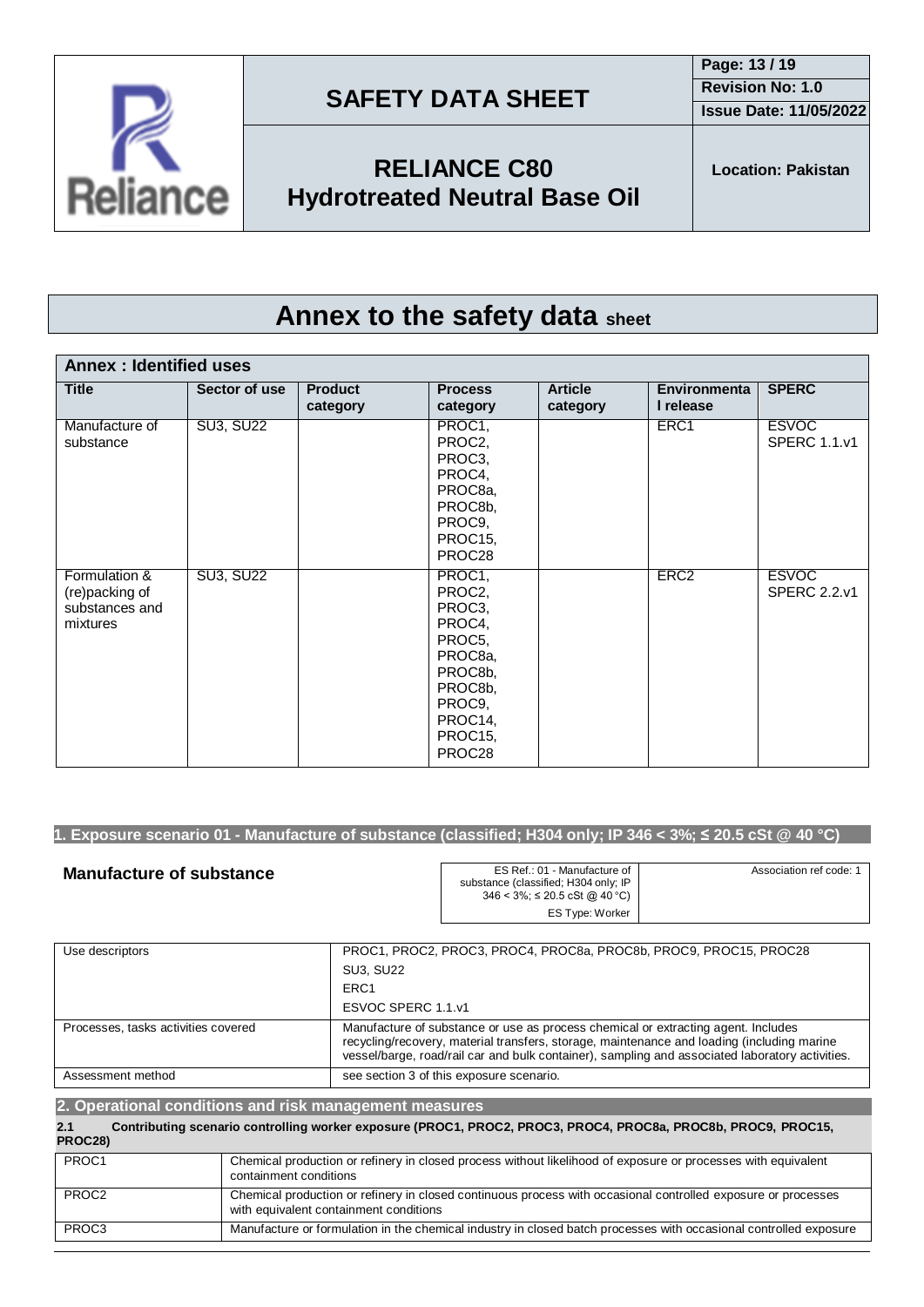

**Issue Date: 11/05/2022**

# **RELIANCE C80 Hydrotreated Neutral Base Oil**

**Location: Pakistan**

|                    | or processes with equivalent containment condition                                                      |
|--------------------|---------------------------------------------------------------------------------------------------------|
| PROC4              | Chemical production where opportunity for exposure arises                                               |
| PROC8a             | Transfer of substance or mixture (charging and discharging) at non-dedicated facilities                 |
| PROC8b             | Transfer of substance or mixture (charging and discharging) at dedicated facilities                     |
| PROC <sub>9</sub>  | Transfer of substance or preparation into small containers (dedicated filling line, including weighing) |
| PROC <sub>15</sub> | Use as laboratory reagent                                                                               |
| PROC28             | Manual maintenance (cleaning and repair) of machinery                                                   |

#### Product characteristics

| Physical form                                     | clear, Colourless liquid                                                           |
|---------------------------------------------------|------------------------------------------------------------------------------------|
| Concentration of the Substance in Mixture/Article | Covers percentage substance in the product up to 100 % (unless stated differently) |
| Vapour pressure                                   | Liquid, vapour pressure $< 0.5$ kPa at STP                                         |

| Operational conditions                                           |                                                                                                                 |                                                                         |  |  |  |
|------------------------------------------------------------------|-----------------------------------------------------------------------------------------------------------------|-------------------------------------------------------------------------|--|--|--|
| Frequency and duration of use                                    |                                                                                                                 | Covers daily exposures up to 8<br>hours (unless stated<br>differently). |  |  |  |
| Other given operational conditions affecting workers<br>exposure | Covers use at ambient temperatures, Assumes a<br>good basic standard of occupational hygiene is<br>implemented. |                                                                         |  |  |  |

#### Risk management measures

| Other risk management measures:                                                            |                                                                                                                                                                                                                                                                      |  |  |
|--------------------------------------------------------------------------------------------|----------------------------------------------------------------------------------------------------------------------------------------------------------------------------------------------------------------------------------------------------------------------|--|--|
| General measures (aspiration hazard)                                                       | Do not ingest.                                                                                                                                                                                                                                                       |  |  |
| General exposures (closed systems) (PROC_1)                                                | Handle substance within a closed system, Sample<br>via a closed loop or other system to avoid<br>exposure, Assumes process temperature up to<br>$800.0 \text{ °C}$                                                                                                   |  |  |
| General exposures (closed systems) (PROC_3,<br>PROC 2)                                     | Provide extract ventilation to points where emissions<br>occur, Handle substance within a closed<br>system, Sample via a closed loop or other system to<br>avoid exposure, Ensure operation is undertaken<br>outdoors, Assumes process temperature up to 800.0<br>°C |  |  |
| General exposures (open systems) ((PROC_4)                                                 | No other specific measures identified.                                                                                                                                                                                                                               |  |  |
| Process sampling (PROC_9)                                                                  | No other specific measures identified.                                                                                                                                                                                                                               |  |  |
| Laboratory activities (PROC 15)                                                            | No other specific measures identified, Additional<br>good practice advice. Obligations according to<br>Article 37(4) of REACH do not apply, Put lids on<br>containers immediately after use.                                                                         |  |  |
| Closed systems, Bulk transfers (PROC 8b)                                                   | Handle substance within a closed system                                                                                                                                                                                                                              |  |  |
| Bulk transfers, Open systems (PROC_8b)                                                     | No other specific measures identified, Additional<br>good practice advice. Obligations according to<br>Article 37(4) of REACH do not apply, Ensure no<br>splashing occurs during transfer.                                                                           |  |  |
| Equipment cleaning and maintenance (PROC 8a,<br><b>PROC 28)</b>                            | Drain down and flush system prior to equipment<br>break-in or maintenance, Additional good practice<br>advice. Obligations according to Article 37(4) of<br>REACH do not apply, Wear suitable coveralls to<br>prevent exposure to the skin, Clear spills immediately |  |  |
| Storage (PROC_1, PROC_2)                                                                   | Store substance within a closed system.                                                                                                                                                                                                                              |  |  |
| Contributing scenario controlling environmental exposure (ERC1, ESVOC SPERC 1.1.v1)<br>2.2 |                                                                                                                                                                                                                                                                      |  |  |
| ED <sub>C</sub> <sub>1</sub><br>Monufacture of the qubetance                               |                                                                                                                                                                                                                                                                      |  |  |

| ERC <sup>.</sup>                             | Manufacture of the substance               |
|----------------------------------------------|--------------------------------------------|
| <b>ESVOC SPERC</b><br>. . 1 . v <sup>-</sup> | Manufacture of substance: Industrial (SU3) |
|                                              |                                            |

#### Product characteristics

| Physical form   | clear, Colourless liquid                   |
|-----------------|--------------------------------------------|
| Vapour pressure | Liquid, vapour pressure $< 0.5$ kPa at STP |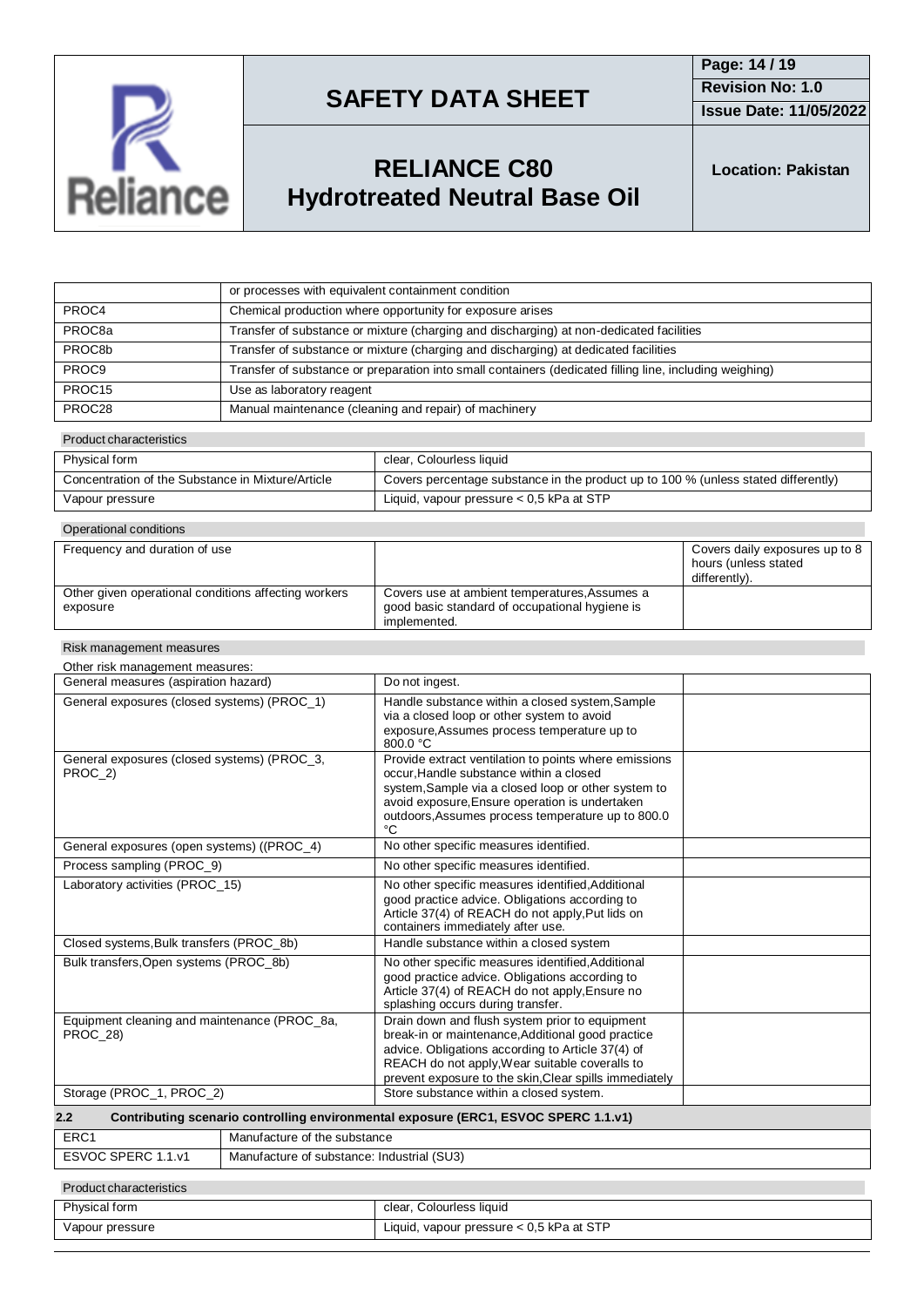

**Issue Date: 11/05/2022**

# **RELIANCE C80 Hydrotreated Neutral Base Oil**

**Location: Pakistan**

### Operational conditions

| Amount used                                                            | Regional use tonnage (tons/year):                                              | 36000   |
|------------------------------------------------------------------------|--------------------------------------------------------------------------------|---------|
|                                                                        | Fraction of regional tonnage used locally:                                     |         |
|                                                                        | Annual site tonnage (tons/year):                                               | 36000   |
|                                                                        | Maximum daily site tonnage (kg/day)                                            | 120000  |
|                                                                        | Fraction of EU tonnage used in region:                                         |         |
| Frequency and duration of use                                          | Continuous use/release.                                                        |         |
|                                                                        | Emission days (days/year):                                                     | 300     |
| Environmental factors not influenced by risk<br>management             | Local freshwater dilution factor:                                              | 10      |
|                                                                        | Local marine water dilution factor:                                            | 100     |
| Other given operational conditions affecting<br>environmental exposure | Release fraction to air from process (initial release<br>prior to RMM):        | 0.0001  |
|                                                                        | Release fraction to wastewater from process (initial<br>release prior to RMM): | 0,00001 |
|                                                                        | Release fraction to soil from process (initial release<br>prior to RMM):       | 0,0001  |

| Technical conditions and measures at process level to | Common practices vary across sites thus               |               |
|-------------------------------------------------------|-------------------------------------------------------|---------------|
| prevent release                                       | conservative process release estimates used.          |               |
| Technical onsite conditions and measures to reduce or | Risk from environmental exposure is driven by         |               |
| limit discharges, air emissions and releases to soil  | freshwater sediment.                                  |               |
|                                                       | Prevent discharge of undissolved substance to or      |               |
|                                                       | recover from onsite wastewater.                       |               |
|                                                       | If discharging to domestic sewage treatment plant,    |               |
|                                                       | no onsite wastewater treatment required.              |               |
|                                                       | Treat air emission to provide a typical removal       | 90            |
|                                                       | efficiency of (%):                                    |               |
|                                                       | Treat onsite wastewater (prior to receiving water     | $\geq 93.5$   |
|                                                       | discharge) to provide the required removal efficiency |               |
|                                                       | of ≥ $(%):$                                           |               |
|                                                       | If discharging to domestic sewage treatment plant,    | $\geq 0$      |
|                                                       | provide the required onsite wastewater removal        |               |
|                                                       | efficiency of (%):                                    |               |
| Conditions and measures related to sewage treatment   | Not applicable as there is no release to wastewater   |               |
| plant                                                 | Estimated substance removal from wastewater via       | 95            |
|                                                       | domestic sewage treatment (%):                        |               |
|                                                       | Total efficiency of removal from wastewater after     | 95            |
|                                                       | onsite and offsite (domestic treatment plant) RMMs    |               |
|                                                       | (%):                                                  |               |
|                                                       | Maximum allowable site tonnage (MSafe) based on       | 150000 kg/day |
|                                                       | release following total wastewater treatment removal  |               |
|                                                       | $(kq/d)$ :                                            |               |
|                                                       | Assumed on-site sewage treatment plant flow           | 10000         |
|                                                       | $(m3/d)$ :                                            |               |
| Conditions and measures related to external treatment | During manufacturing no waste of the substance is     |               |
| of waste for disposal                                 | generated.                                            |               |
| Conditions and measures related to external recovery  | During manufacturing no waste of the substance is     |               |
| of waste                                              | generated.                                            |               |

### **3. Exposure estimation and reference to its source**

### **3.1. Health**

| Information for contributing exposure scenario                                                                  |  |  |  |
|-----------------------------------------------------------------------------------------------------------------|--|--|--|
| The ECETOC TRA tool has been used to estimate workplace exposures unless otherwise indicated                    |  |  |  |
| 3.2.<br><b>Environment</b>                                                                                      |  |  |  |
| Information for contributing exposure scenario                                                                  |  |  |  |
| The Hydrocarbon Block Method has been used to calculate environmental exposure with the Petrorisk model.<br>2.2 |  |  |  |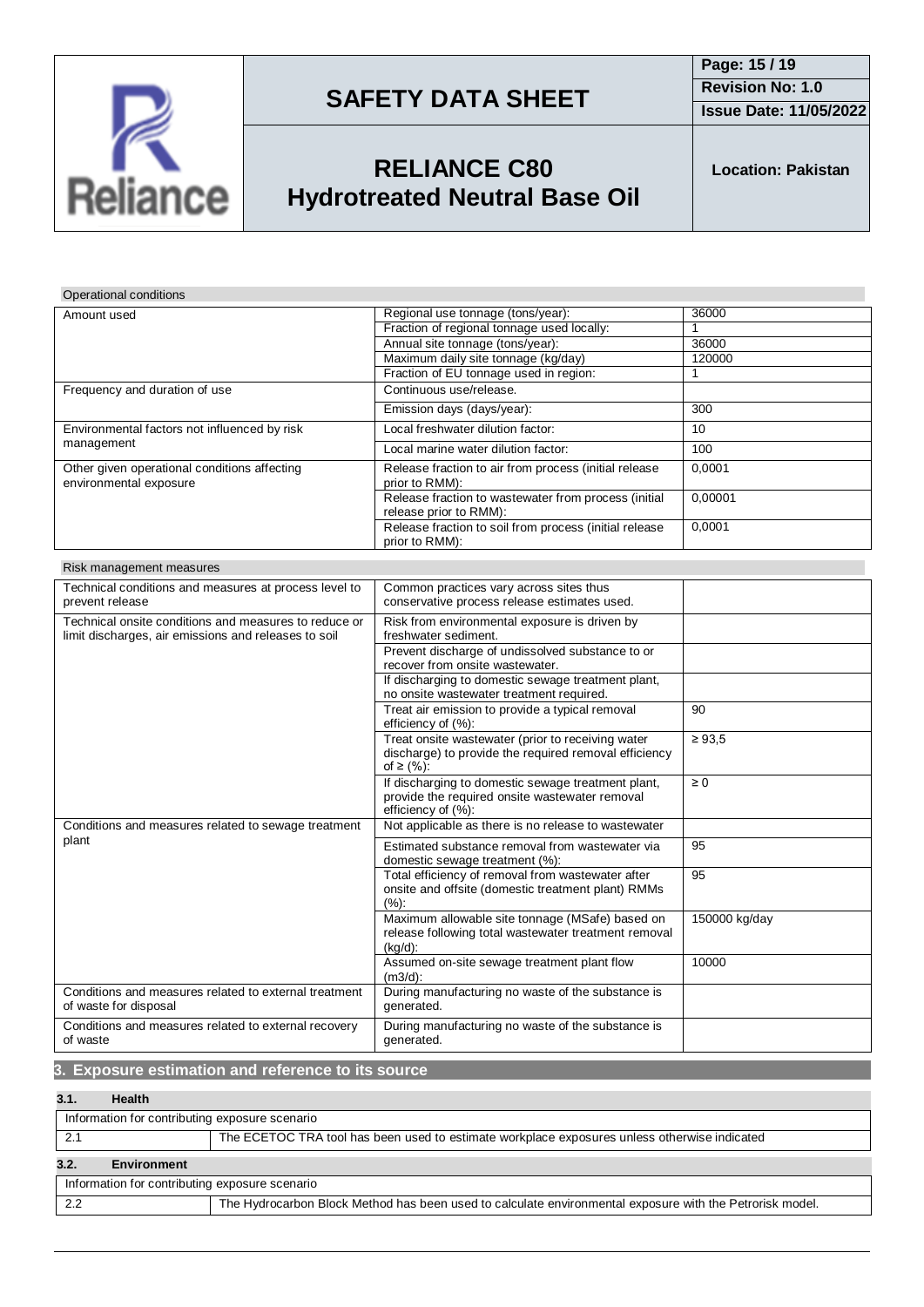

**Page: 16 / 19 Revision No: 1.0 Issue Date: 11/05/2022**

# **RELIANCE C80 Hydrotreated Neutral Base Oil**

**Location: Pakistan**

### **4. Guidance to Downstream User to evaluate whether he works inside the boundaries set by theES**

| 4.1.<br><b>Health</b>      |                                                                                                                                                                                                                                                                                                                                                                                                                                                                                                                                                                                                                                                                                                                                           |  |
|----------------------------|-------------------------------------------------------------------------------------------------------------------------------------------------------------------------------------------------------------------------------------------------------------------------------------------------------------------------------------------------------------------------------------------------------------------------------------------------------------------------------------------------------------------------------------------------------------------------------------------------------------------------------------------------------------------------------------------------------------------------------------------|--|
| Guidance - Health          | Predicted exposures are not expected to exceed the DN(M)EL when the Risk Management<br>Measures/Operational Conditions outlined in Section 2 are implemented, Where other Risk Management<br>Measures/Operational Conditions are adopted, then users should ensure that risks are managed to at<br>least equivalent levels. Available hazard data do not enable the derivation of a DNEL for aspiration<br>effects, Risk Management Measures are based on qualitative risk characterisation.                                                                                                                                                                                                                                              |  |
|                            |                                                                                                                                                                                                                                                                                                                                                                                                                                                                                                                                                                                                                                                                                                                                           |  |
| 4.2.<br><b>Environment</b> |                                                                                                                                                                                                                                                                                                                                                                                                                                                                                                                                                                                                                                                                                                                                           |  |
| Guidance - Environment     | Guidance is based on assumed operating conditions which may not be applicable to all sites; thus,<br>scaling may be necessary to define appropriate site-specific risk management measures, Required<br>removal efficiency for wastewater can be achieved using onsite/offsite technologies, either alone or in<br>combination, Required removal efficiency for air can be achieved using on-site technologies, either alone<br>or in combination. Further details on scaling and control technologies are provided in SpERC factsheet<br>(http://cefic.org/en/reach-for-industries-libraries.html), Maximum Risk Characterization Ratios for air<br>emissions 0,0011, Maximum Risk Characterization Ratios for wastewater emissions 0,77 |  |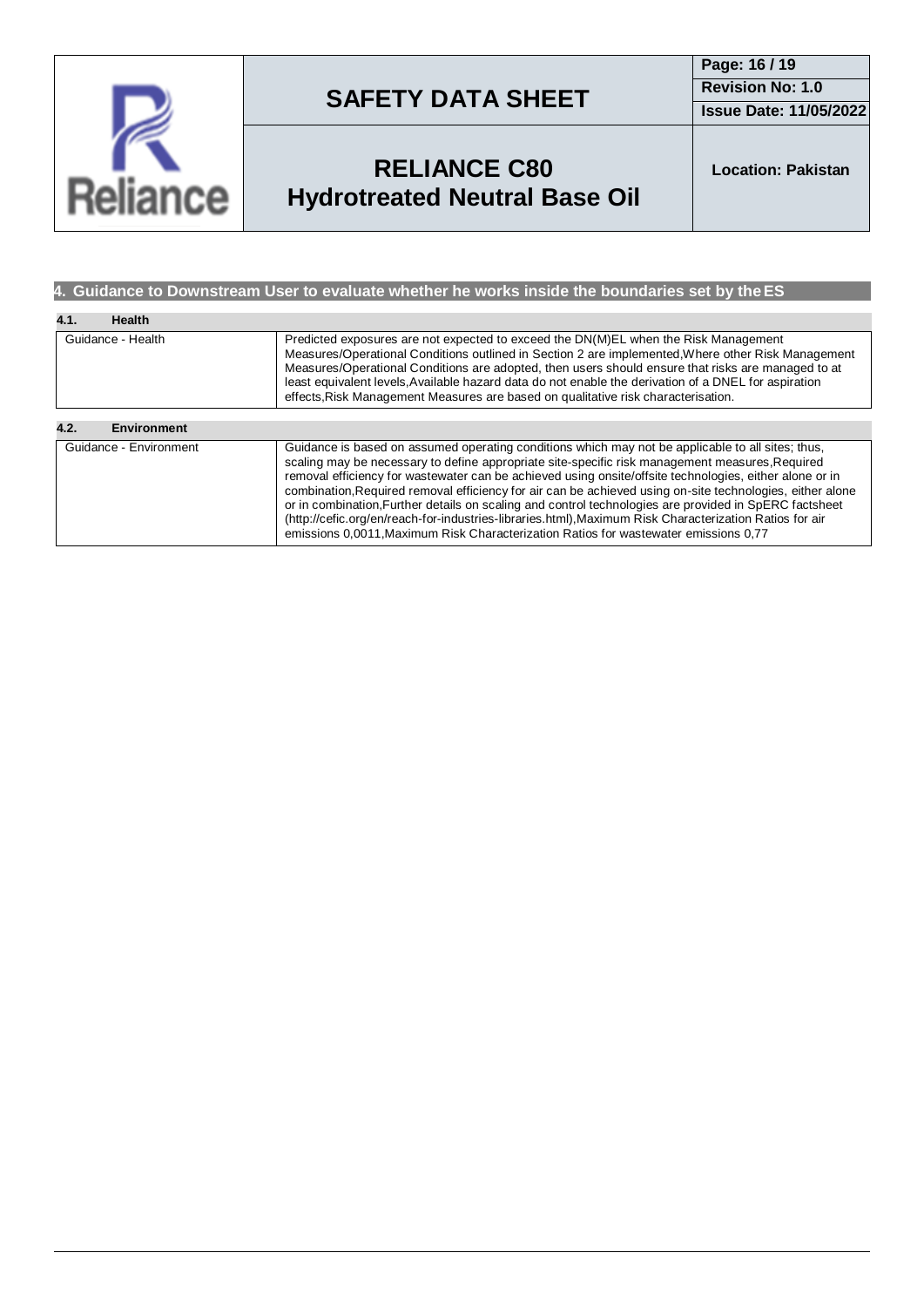

**Issue Date: 11/05/2022**

## **RELIANCE C80 Hydrotreated Neutral Base Oil**

**Location: Pakistan**

#### **1. Exposure scenario 02 - Formulation & (re)packing of substances and mixtures (classified; H304 only; IP 346 < 3%; ≤ 20.5 cSt @ 40 °C)**

| Formulation & (re)packing of substances and<br>mixtures |                                                                                                                                                                                                                                                                                       | ES Ref.: 02 - Formulation &<br>(re)packing of substances and<br>mixtures (classified; H304 only; IP<br>$346 < 3\%$ ; $\leq 20.5$ cSt @ 40 °C)<br><b>ES Type: Worker</b> | Association ref code: 2                                                                                       |  |
|---------------------------------------------------------|---------------------------------------------------------------------------------------------------------------------------------------------------------------------------------------------------------------------------------------------------------------------------------------|-------------------------------------------------------------------------------------------------------------------------------------------------------------------------|---------------------------------------------------------------------------------------------------------------|--|
| Use descriptors                                         |                                                                                                                                                                                                                                                                                       | PROC15, PROC28                                                                                                                                                          | PROC1, PROC2, PROC3, PROC4, PROC8a, PROC8b, PROC8b, PROC9, PROC14,                                            |  |
|                                                         |                                                                                                                                                                                                                                                                                       | <b>SU3, SU22</b>                                                                                                                                                        |                                                                                                               |  |
| ERC <sub>2</sub>                                        |                                                                                                                                                                                                                                                                                       |                                                                                                                                                                         |                                                                                                               |  |
| ESVOC SPERC 2.2.v1                                      |                                                                                                                                                                                                                                                                                       |                                                                                                                                                                         |                                                                                                               |  |
|                                                         | Processes, tasks activities covered<br>Formulation, packing and re-packing of the substance and its mixtures in batch or continuous<br>operations, including storage, materials transfers, mixing, large and small scale packing,<br>maintenance and associated laboratory activities |                                                                                                                                                                         |                                                                                                               |  |
| 2. Operational conditions and risk management measures  |                                                                                                                                                                                                                                                                                       |                                                                                                                                                                         |                                                                                                               |  |
| 2.1<br>PROC9, PROC14, PROC15, PROC28)                   |                                                                                                                                                                                                                                                                                       |                                                                                                                                                                         | Contributing scenario controlling worker exposure (PROC1, PROC2, PROC3, PROC4, PROC5, PROC8a, PROC8b, PROC8b, |  |
| PROC1                                                   | Chemical production or refinery in closed process without likelihood of exposure or processes with equivalent<br>containment conditions                                                                                                                                               |                                                                                                                                                                         |                                                                                                               |  |
| PROC <sub>2</sub>                                       | Chemical production or refinery in closed continuous process with occasional controlled exposure or processes<br>with equivalent containment conditions                                                                                                                               |                                                                                                                                                                         |                                                                                                               |  |
| PROC <sub>3</sub>                                       | Manufacture or formulation in the chemical industry in closed batch processes with occasional controlled exposure<br>or processes with equivalent containment condition                                                                                                               |                                                                                                                                                                         |                                                                                                               |  |
| PROC4                                                   | Chemical production where opportunity for exposure arises                                                                                                                                                                                                                             |                                                                                                                                                                         |                                                                                                               |  |
| PROC5                                                   | Mixing or blending in batch processes                                                                                                                                                                                                                                                 |                                                                                                                                                                         |                                                                                                               |  |
| PROC <sub>8a</sub>                                      | Transfer of substance or mixture (charging and discharging) at non-dedicated facilities                                                                                                                                                                                               |                                                                                                                                                                         |                                                                                                               |  |

PROC8b Transfer of substance or mixture (charging and discharging) at dedicated facilities PROC8b Cleaning and maintenance PROC9 Transfer of substance or preparation into small containers (dedicated filling line, including weighing) PROC14 Tabletting, compression, extrusion, pelettisation, granulation PROC15 Use as laboratory reagent PROC28 Manual maintenance (cleaning and repair) of machinery

Product characteristics

| Physical form                                     | clear, Colourless liquid                                                           |
|---------------------------------------------------|------------------------------------------------------------------------------------|
| Concentration of the Substance in Mixture/Article | Covers percentage substance in the product up to 100 % (unless stated differently) |
| Vapour pressure                                   | Liquid, vapour pressure $< 0.5$ kPa at STP                                         |
|                                                   |                                                                                    |

#### Operational conditions

| Frequency and duration of use | Covers daily exposures up to 8 hours (unless stated |  |
|-------------------------------|-----------------------------------------------------|--|
|                               | differently).                                       |  |

Risk management measures

| Other risk management measures:                                           |                                                                                                         |  |
|---------------------------------------------------------------------------|---------------------------------------------------------------------------------------------------------|--|
| General measures (aspiration hazard)                                      | Do not ingest.                                                                                          |  |
| General exposures (closed systems) (PROC_1,<br>PROC_2, PROC_3)            | Handle substance within a closed system, Sample<br>via a closed loop or other system to avoid exposure. |  |
| General exposures (open systems) ((PROC_4)                                | No other specific measures identified.                                                                  |  |
| Batch process, Elevated temperature, Use in contained<br>systems (PROC 3) | Handle substance within a closed system, Assumes<br>process temperature up to 60.0 °C                   |  |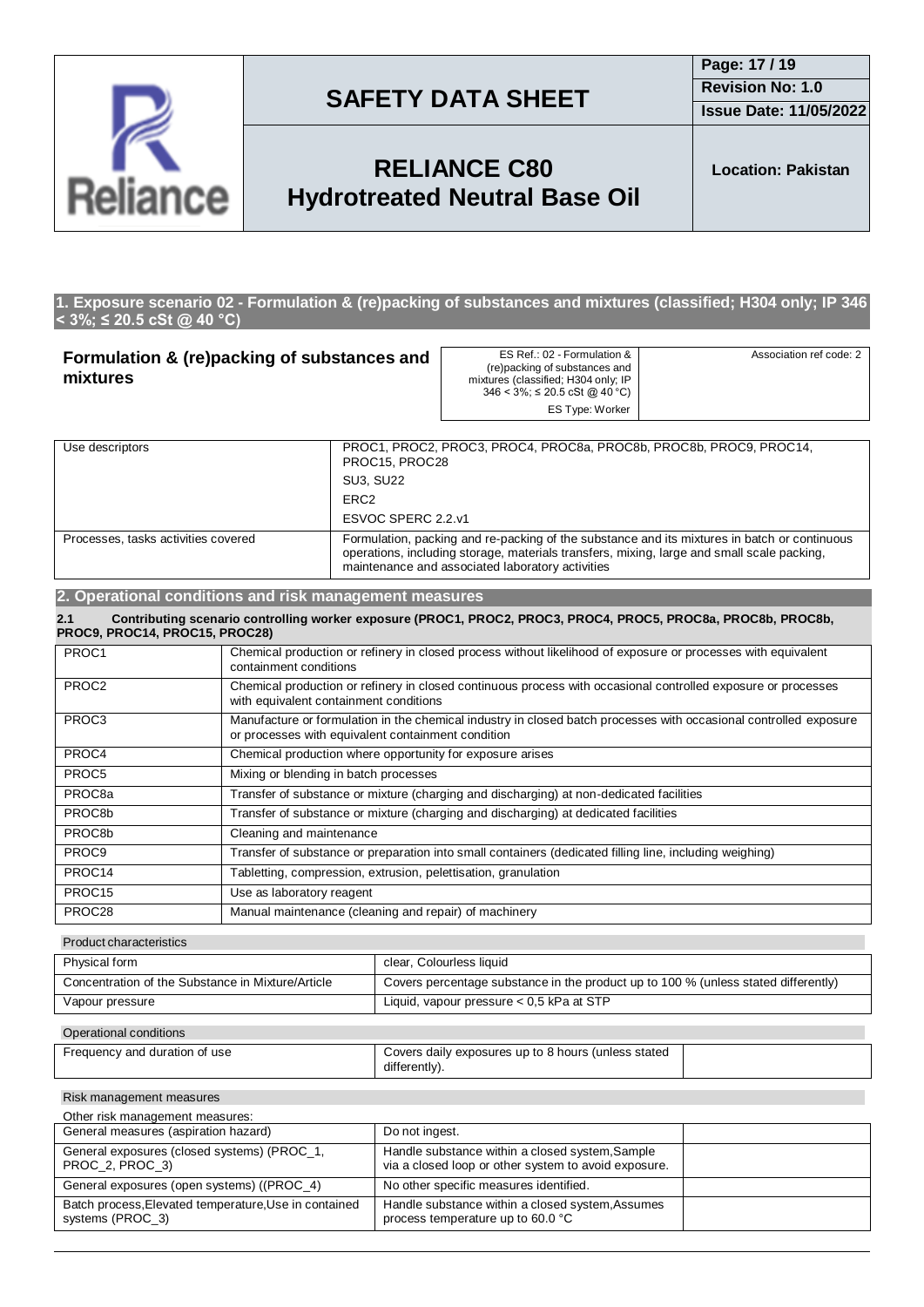

**Issue Date: 11/05/2022**

# **RELIANCE C80 Hydrotreated Neutral Base Oil**

**Location: Pakistan**

| Process sampling (PROC_9)                                                           |                                                                       | No other specific measures identified.                                                                                                                                                                                                                               |                |
|-------------------------------------------------------------------------------------|-----------------------------------------------------------------------|----------------------------------------------------------------------------------------------------------------------------------------------------------------------------------------------------------------------------------------------------------------------|----------------|
| Laboratory activities (PROC 15)                                                     |                                                                       | No other specific measures identified, Additional<br>good practice advice. Obligations according to<br>Article 37(4) of REACH do not apply, Put lids on<br>containers immediately after use.                                                                         |                |
| Dedicated facility, Bulk transfers (PROC_8b)                                        |                                                                       | Handle substance within a closed system, Additional<br>good practice advice. Obligations according to<br>Article 37(4) of REACH do not apply, Ensure no<br>splashing occurs during transfer.                                                                         |                |
| Mixing operations, Open systems (PROC_5)                                            |                                                                       | No other specific measures identified.                                                                                                                                                                                                                               |                |
| Manual, Transfer from/pouring from containers, Non-<br>dedicated facility (PROC 8a) |                                                                       | Use drum pumps, Additional good practice advice.<br>Obligations according to Article 37(4) of REACH do<br>not apply, Ensure no splashing occurs during<br>transfer.                                                                                                  |                |
| Dedicated facility, Drum/batch transfers (PROC_8b)                                  |                                                                       | No other specific measures identified, Additional<br>good practice advice. Obligations according to<br>Article 37(4) of REACH do not apply, Ensure no<br>splashing occurs during transfer.                                                                           |                |
| tabletting, compression, extrusion or pelletisation<br>(PROC 14)                    |                                                                       | No other specific measures identified.                                                                                                                                                                                                                               |                |
| Drum and small package filling                                                      |                                                                       | No other specific measures identified.                                                                                                                                                                                                                               |                |
| Equipment cleaning and maintenance (PROC_8a,<br>PROC_28)                            |                                                                       | Drain down and flush system prior to equipment<br>break-in or maintenance, Additional good practice<br>advice. Obligations according to Article 37(4) of<br>REACH do not apply, Wear suitable coveralls to<br>prevent exposure to the skin, Clear spills immediately |                |
| Storage (PROC_1, PROC_2)                                                            |                                                                       | Store substance within a closed system.                                                                                                                                                                                                                              |                |
| 2.2                                                                                 |                                                                       | Contributing scenario controlling environmental exposure (ERC2, ESVOC SPERC 2.2.v1)                                                                                                                                                                                  |                |
| ERC <sub>2</sub>                                                                    | Formulation into mixture                                              |                                                                                                                                                                                                                                                                      |                |
| ESVOC SPERC 2.2.v1                                                                  | Formulation & packing of preparations and mixtures: Industrial (SU10) |                                                                                                                                                                                                                                                                      |                |
| Product characteristics                                                             |                                                                       |                                                                                                                                                                                                                                                                      |                |
| Physical form                                                                       |                                                                       | clear, Colourless liquid                                                                                                                                                                                                                                             |                |
| Vapour pressure                                                                     |                                                                       | Liquid, vapour pressure < 0.5 kPa at STP                                                                                                                                                                                                                             |                |
| Operational conditions                                                              |                                                                       |                                                                                                                                                                                                                                                                      |                |
| Amount used                                                                         |                                                                       | Fraction of EU tonnage used in region:                                                                                                                                                                                                                               | 0,1            |
|                                                                                     |                                                                       | Regional use tonnage (tons/year):                                                                                                                                                                                                                                    | 3900           |
|                                                                                     |                                                                       | Erection of regional tennesse used locally                                                                                                                                                                                                                           | $\overline{A}$ |

|                                                                        |                                                                                | ., .    |
|------------------------------------------------------------------------|--------------------------------------------------------------------------------|---------|
|                                                                        | Regional use tonnage (tons/year):                                              | 3900    |
|                                                                        | Fraction of regional tonnage used locally:                                     |         |
|                                                                        | Annual site tonnage (tons/year):                                               | 3900    |
|                                                                        | Maximum daily site tonnage (kg/day)                                            | 13000   |
| Frequency and duration of use                                          | Continuous use/release.                                                        |         |
|                                                                        | Emission days (days/year):                                                     | 300     |
| Environmental factors not influenced by risk                           | Local freshwater dilution factor:                                              | 10      |
| management                                                             | Local marine water dilution factor:                                            | 100     |
| Other given operational conditions affecting<br>environmental exposure | Release fraction to air from process (initial release<br>prior to RMM):        | 0.0025  |
|                                                                        | Release fraction to wastewater from process (initial<br>release prior to RMM): | 0,00005 |
|                                                                        | Release fraction to soil from process (initial release<br>prior to RMM):       | 0,0001  |

| Risk management measures                                                                                      |                                                                                         |  |
|---------------------------------------------------------------------------------------------------------------|-----------------------------------------------------------------------------------------|--|
| Technical conditions and measures at process level to<br>prevent release                                      | Common practices vary across sites thus<br>conservative process release estimates used. |  |
| Technical onsite conditions and measures to reduce or<br>limit discharges, air emissions and releases to soil | Risk from environmental exposure is driven by<br>freshwater sediment.                   |  |
|                                                                                                               | Prevent discharge of undissolved substance to or<br>recover from onsite wastewater.     |  |